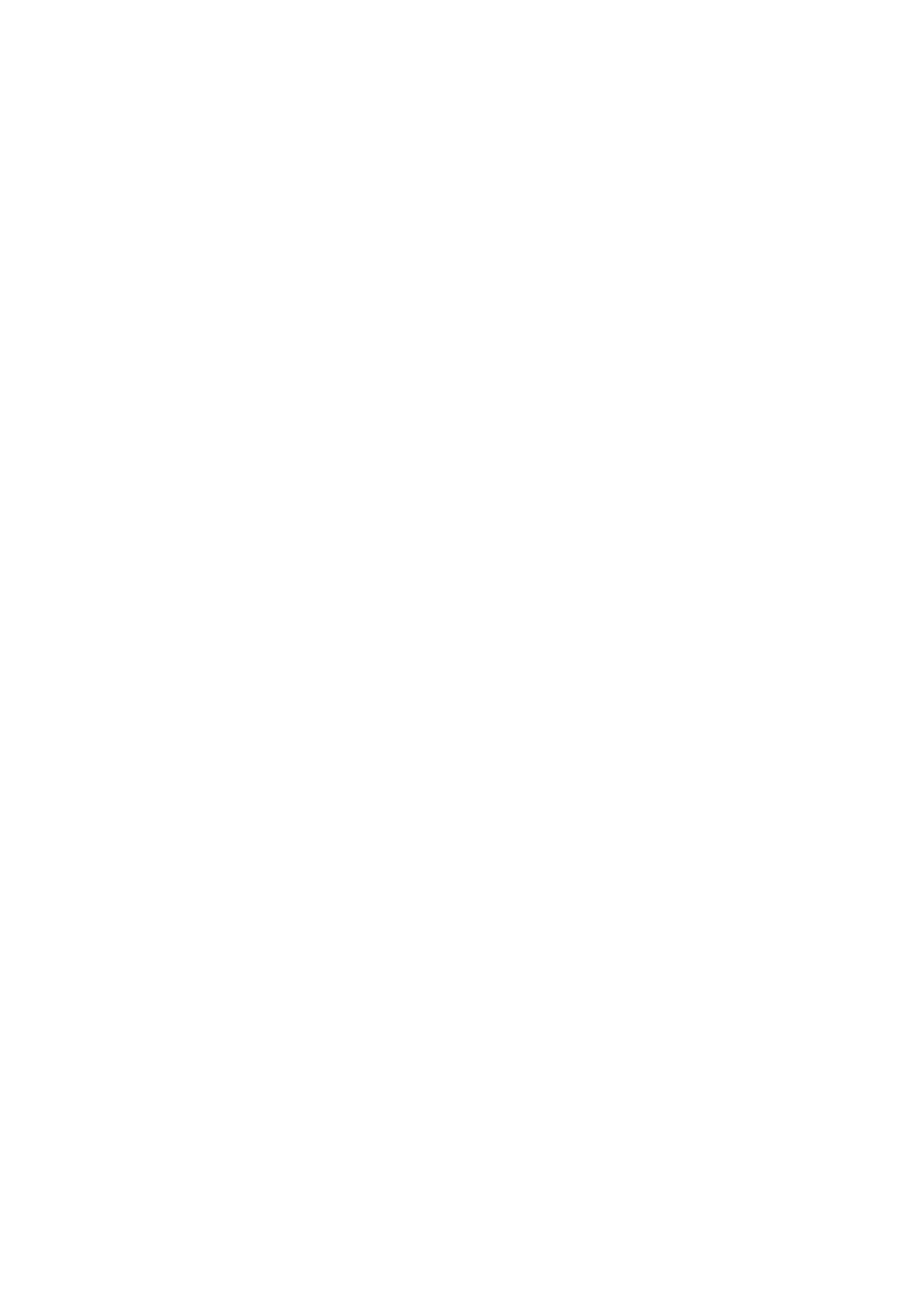

# Questioni di Economia e Finanza

(Occasional papers)

The impact of the sovereign debt crisis on the activity of Italian banks

by Ugo Albertazzi, Tiziano Ropele, Gabriele Sene and Federico M. Signoretti

Number 133 – September 2012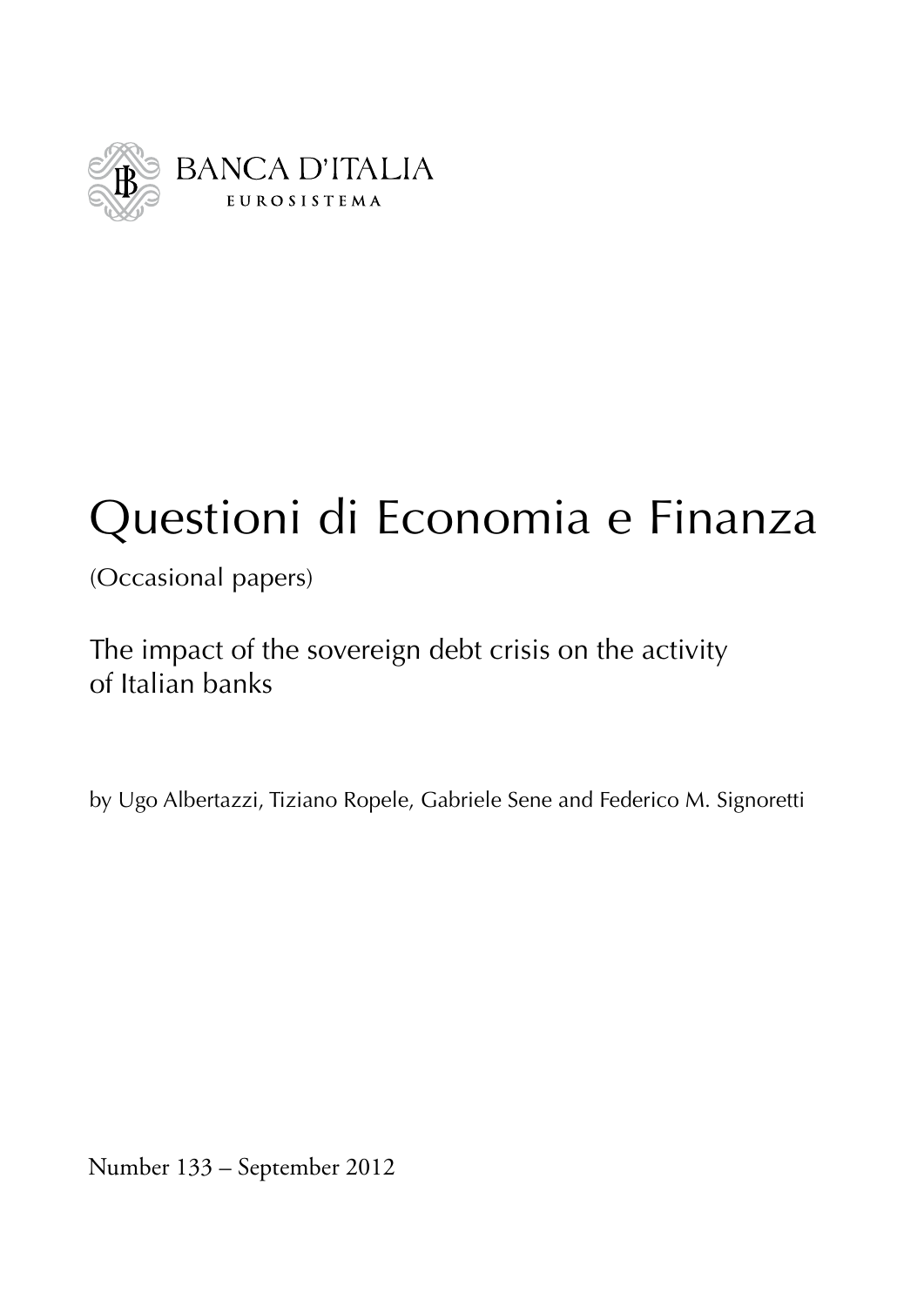*The series* Occasional Papers *presents studies and documents on issues pertaining to the institutional tasks of the Bank of Italy and the Eurosystem. The* Occasional Papers *appear alongside the* Working Papers *series which are specifically aimed at providing original contributions to economic research.* 

 *The* Occasional Papers *include studies conducted within the Bank of Italy, sometimes in cooperation with the Eurosystem or other institutions. The views expressed in the studies are those of the authors and do not involve the responsibility of the institutions to which they belong.* 

 *The series is available online at www.bancaditalia.it.*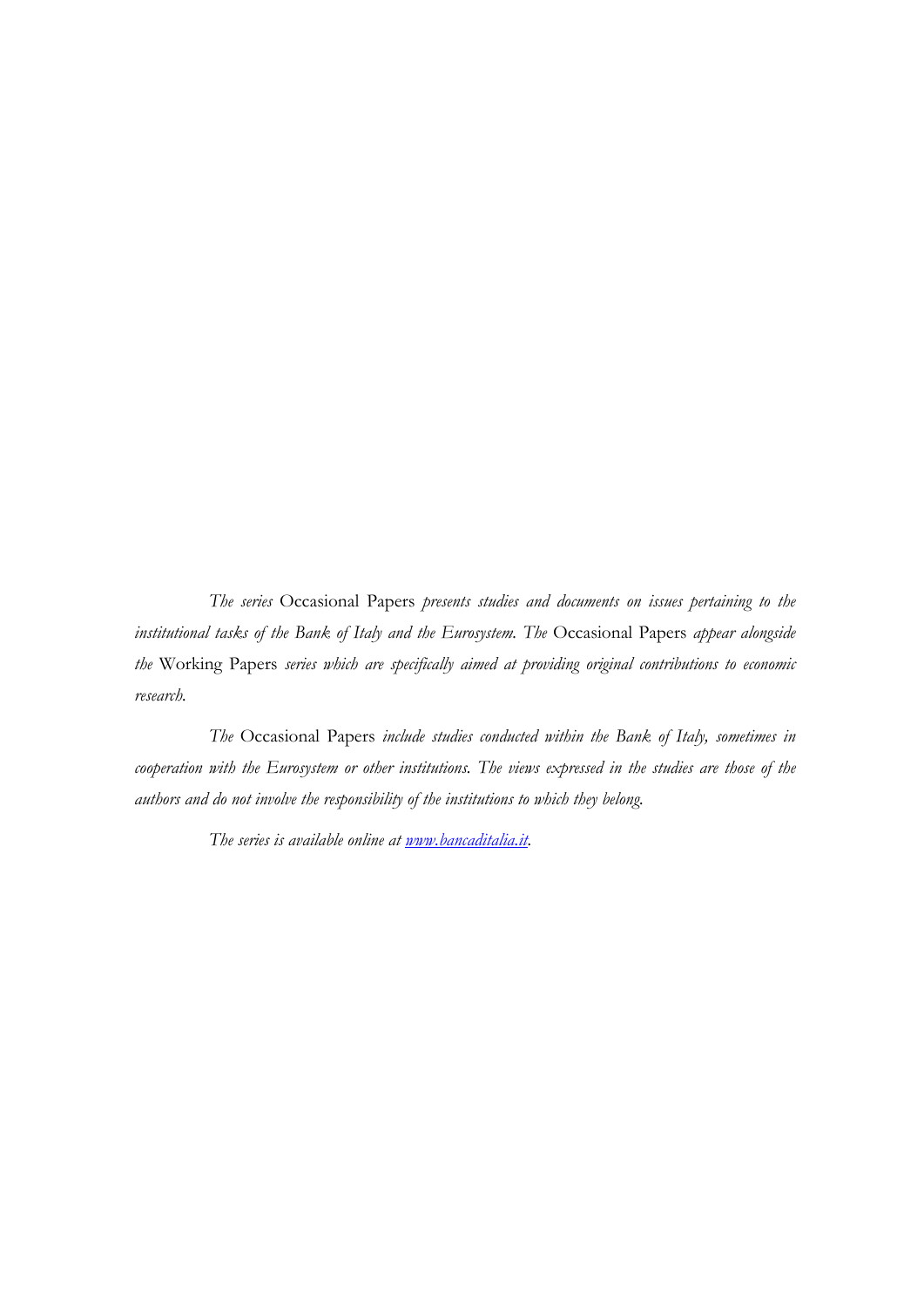# **THE IMPACT OF THE SOVEREIGN DEBT CRISIS ON THE ACTIVITY OF ITALIAN BANKS**

by Ugo Albertazzi\*, Tiziano Ropele\*, Gabriele Sene\* and Federico M. Signoretti<sup>\*</sup>

#### **Abstract**

We assess the effects of the sovereign debt crisis on Italian banks' activity using aggregate data on funding and loan rates, lending quantities and income statements for the period 1991-2011. We augment standard reduced-form equations for the variables of interest with the spread on 10-year sovereign bonds as an additional explanatory variable. We find that, even when controlling for the standard economic variables that influence bank activity, a rise in the spread is followed by an increase in the cost of wholesale and of certain forms of retail funding for banks and in the cost of credit to firms and households; the impact tends to be larger during periods of financial turmoil. An increase in the spread also has a direct negative effect on lending growth, beyond that implied by the rise in lending rates. Finally, we document a negative impact of the spread on banks' profitability, stronger for larger intermediaries.

#### **JEL Classification**: E44, E51, G21.

**Keywords**: sovereign spread, bank interest rates, bank lending.

 $\mathcal{L}_\text{max}$ 

<sup>\*</sup> Banca d'Italia, Economic Outlook and Monetary Policy Department.

<sup>♠</sup> Banca d'Italia, Financial Stability Unit.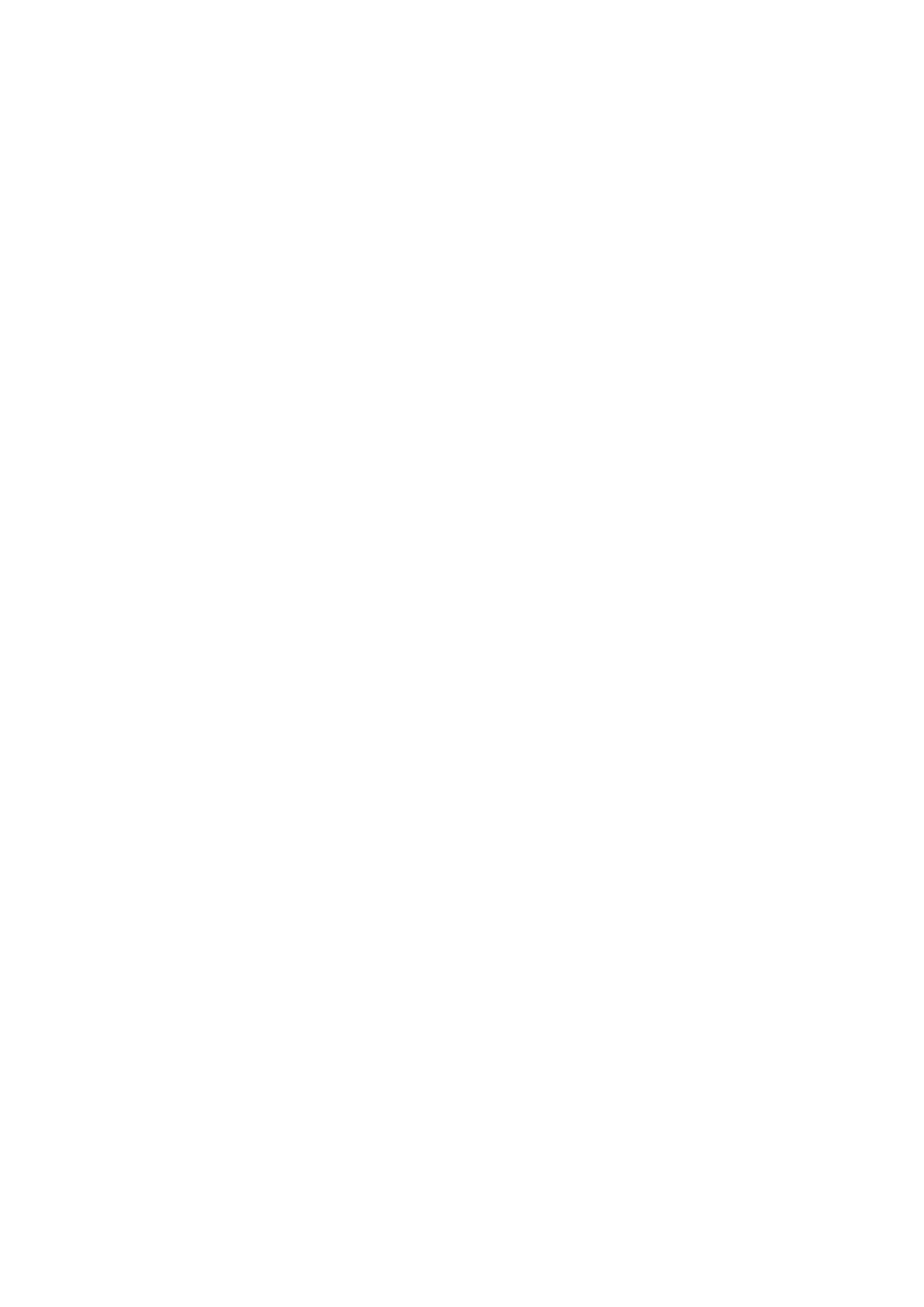#### **1. Introduction**

After increasing gradually up to 200 b.p. between 2010 and the first half of 2011, the spread between the yield on the 10-year Italian government bond and the corresponding German one (henceforth called the BTP-Bund spread) rapidly increased throughout the summer of 2011, reaching a peak of 550 b.p. in November (Fig. 1). The widening of the sovereign spread reflected the sovereign debt crisis which first affected Greece in the first months of 2010, then involved Ireland and Portugal and finally reached Italy and Spain, assuming a systemic dimension.

As shown by the sharp increase recorded by CDS spreads (Fig. 2), the tensions in the sovereign debt market were swiftly transmitted to Italian banks, affecting both the cost and the availability of funding – especially on wholesale markets. The link between sovereign and bank risk reflected a number of different channels, such as the high exposure of banks to domestic sovereign debt,<sup>1</sup> the role of government securities as collateral in secured transactions and the connections between sovereign and banks' credit ratings.2 The deteriorating economic outlook put additional strains on bank funding conditions.

The tensions on the funding side translated into a tightening of credit standards in the second half of 2011, as reported by the banks contributing to the *Euro Area Bank Lending Survey* (Fig. 3). Initially, the tightening was implemented mainly by increasing the margins applied to new loans, in particular to the riskier ones; in the most acute phase of the crisis, in the last quarter of 2011, the availability of credit to the private sector was also curtailed.

In this paper we seek to quantify the effect of the sovereign debt market tensions – proxied by the level of the 10-year BTP-Bund spread<sup>3</sup> – on the cost of funding for Italian intermediaries, the cost and availability of lending to firms and households, and the main items of banks' income and loss statements. In particular, for all the variables that we are interested in, we estimate reduced-form equations in which the sovereign spread is added, as an explanatory

 $<sup>1</sup>$  In June 2011, holdings of domestic government securities by Italian banks amounted to 6.3 per cent of total assets. Although</sup> this figure had declined during the years prior to the financial crisis, probably as a reflection of an increasing diversification allowed by the adoption of the single currency, it was still higher than what was observed in the other main euro area countries. It is worth mentioning however that Italian banks have a negligible exposure to sovereign borrowers of the other euro area countries under stress (Bank of Italy, 2011)

<sup>&</sup>lt;sup>2</sup> In particular, banks' ratings tend to be downgraded shortly after sovereign ratings, because, among other reasons, the sovereign rating normally represents a ceiling for the ratings assigned to all other domestic borrowers (Bank of Italy, 2011). Once a bank is downgraded, "threshold effects" – such as the exclusion of a bank's liabilities from the basket of securities that certain categories of investor, such as pension funds and insurance companies, are allowed to purchase – can further worsen its funding conditions.

<sup>&</sup>lt;sup>3</sup> The spread between 10-year BTP and Bund is the most common gauge of the risk premium demanded by investors for Italian government securities. It is worth noting that the dynamics of this indicator tends to overestimate the impact of sovereign strains on the cost of funds for the Italian government, as it also reflects flight-to-quality effects which tend to reduce the yield on German government securities. We present below a number of exercises, based on alternative measures of sovereign risk, to check the robustness of our findings.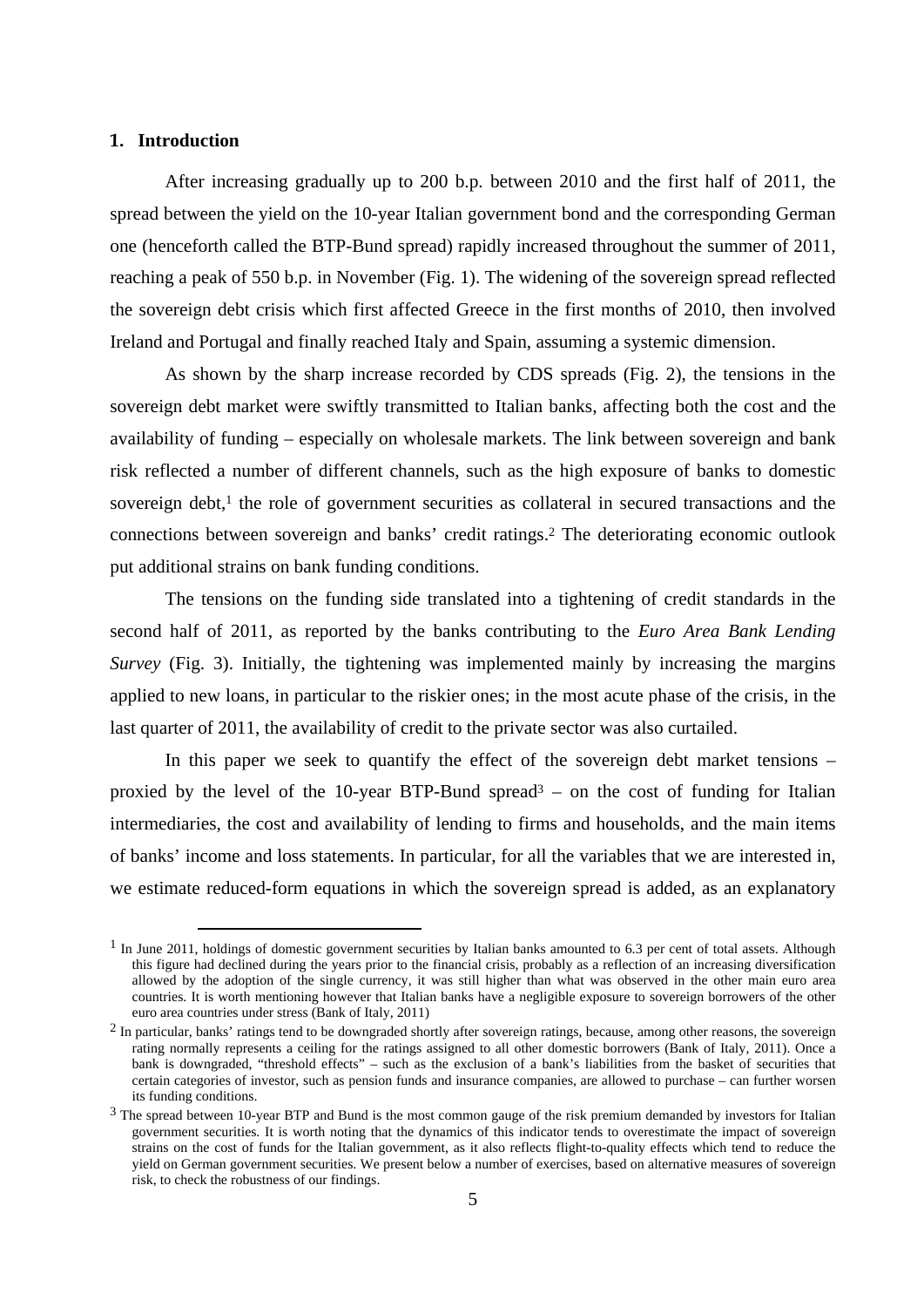variable, to the standard determinants identified in the literature. Furthermore, in order to check for potential non-linear effects of the BTP-Bund spread on bank interest rates – in relation to the fact that the spread was basically zero throughout the 2000s – we also estimate equations in which the spread is interacted with dummy variables identifying two periods in which the level of the spread was high: the pre-EMU period (from 1991Q1 to 1997Q4) and the current sovereign debt crisis (since 2010Q2), on which our analysis will focus.

We draw on two data sources. One dataset contains quarterly aggregate information for the period 1991Q1-2011Q4, and includes previous episodes of tension on Italian sovereign debt, like those observed in 1992-93 and in 1995. This dataset permits an examination of the banks' cost of funding, average interest rates for loans to firms and households and the main items of banks' income and loss statement (net interest margin, other income and provisions), available on a quarterly basis. A second dataset, containing monthly information on bank lending and interest rates for a shorter period (January 2003 – December 2011), is used to assess the effects of the sovereign debt crisis on banks' activity with a finer sectorial breakdown. In particular, this dataset allows us to study separately loans of an amount up to  $\bigoplus$  million, whose cost provides a measure of the interest rate paid by small and medium enterprises, and loans of a larger amount. Moreover, it permits a distinction to be made between fixed- and variable-rate loans to households for house purchase.

Italy is an especially good case for studying the effects of the sovereign risk on the banking sector. First, in Italy the causal relationship between the difficulties of the sovereign market and those of the banking sector during the current crisis is clear: unlike other European countries (Ireland and, to a large extent, Spain), problems originated in the public sector and then spilled over to the banking system.<sup>4</sup> This suggests that the sovereign spread can indeed be considered as an exogenous variable in our regressions. Second, the transmission of the tensions in the sovereign debt market to the banking sector is likely to be sizeable in Italy, due to the high level of public debt and to the heavy exposure of Italian banks to domestic sovereign bonds. Third, Italy experienced periods of tensions on its sovereign debt market also during the 1990s, which helps to identify the effects of the spread in the estimation.

Our analysis provides a number of results. *First*, variations of the BTP-Bund spread affect banks' funding cost rapidly and significantly: an increase in the spread is associated, at the latest with a one-quarter lag, with a sizeable rise of the remuneration on longer-term deposits, such as households' deposits with agreed maturity, as well as repurchase agreements and bonds.

<sup>&</sup>lt;sup>4</sup> Italian banks withstood the first phase of the financial crisis better than many foreign competitors mainly thanks to their greater reliance on a traditional business model and sound supervision.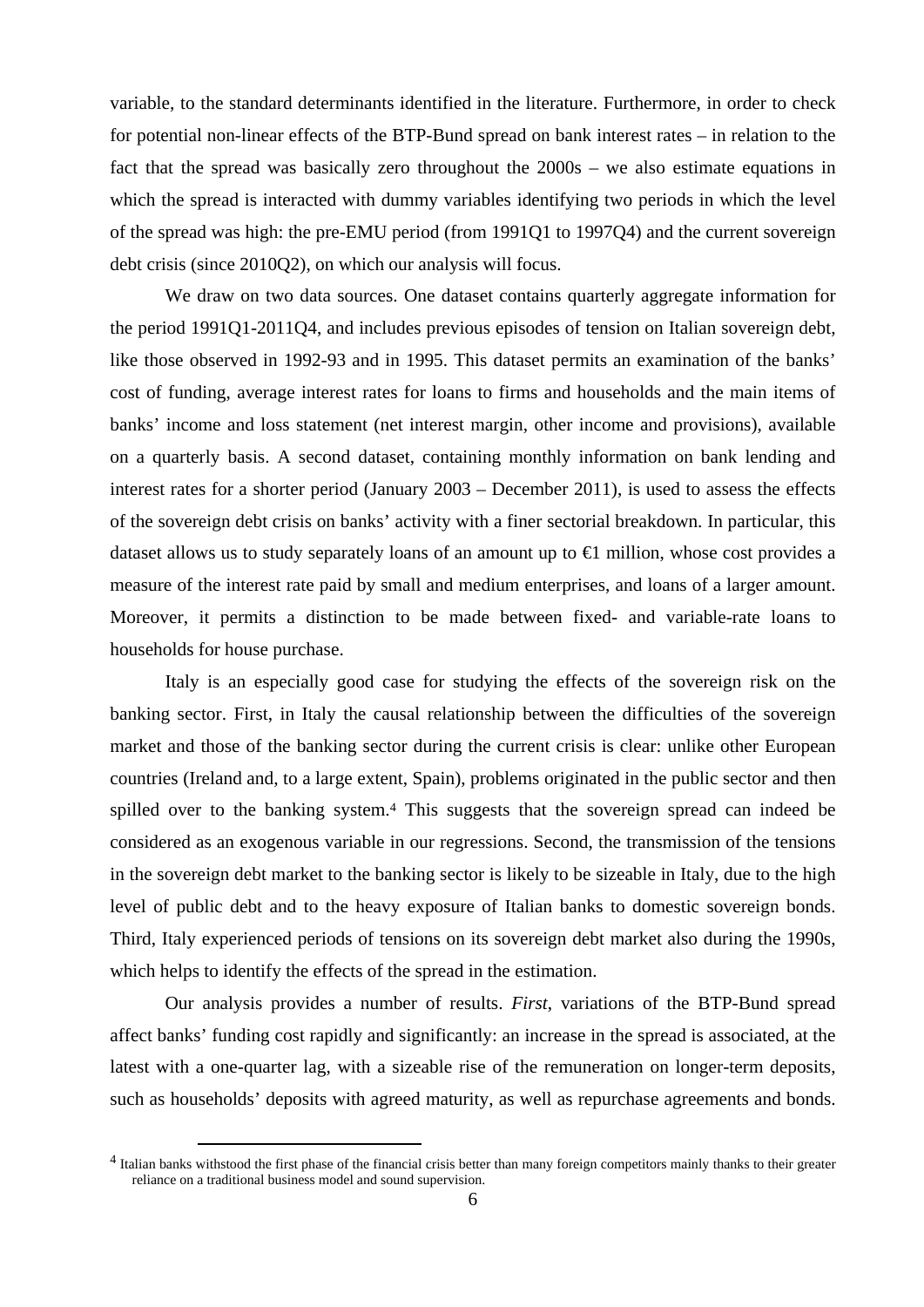Such a relationship is strengthened during crises as opposed to "normal" times, suggesting the presence of a non-linearity. We instead find that the spread does not affect the return on overnight deposits, consistently with the sluggish adjustment of these yields to market conditions. *Second,* the BTP-Bund spread is found to exert a significant effect on the interest rate charged on loans to firms and on mortgages to households; we estimate that this effect largely reflects the increase of the marginal cost of funding – as proxied by the interest rate on term deposits. Also for loan rates, we find evidence of a non-linear transmission, as the effect of the spread is exacerbated during crises as opposed to normal times. The transmission is quantitatively larger than that observed on passive interest rates and occurs with a one-quarter lag. In a counterfactual exercise, where the spread is assumed to have remained constant at the level recorded in 2010Q1 (and all the other explanatory variables are assumed to have followed their actual development), we estimate that sovereign tensions contributed to increase interest rates on loans to firms and households by, respectively, 170 and 120 basis points. *Third,* changes in the BTP-Bund spread exert a significant direct effect on the dynamics of lending to both firms and households for house purchases, in addition to the indirect effect occurring through higher interest rates and the consequent lower demand for credit; in particular, we estimate that a 1 percentage point increase in the spread is directly associated with a 0.7 percentage point reduction of the annual growth rate on loans to firms. *Finally*, we find that tensions in the sovereign debt market have a significant negative impact on the profitability of the five largest Italian banking groups, affecting all the main items of the income and loss statement. For the Italian banking system as a whole, however, we find a negative effect only for loan-loss provisions, while we find a mildly positive relation for the net interest income and no effect on the other revenues; this finding is likely to reflect the lower importance of wholesale funding on the smaller intermediaries and the weaker responsiveness of their non-interest income to market conditions.

The rest of the paper is organized as follows. Section 2 briefly describes the different channels through which the sovereign debt crisis can affect banks' activity. Section 3 presents the analysis for banks' interest rates. Section 4 looks at the relationship between sovereign risk and lending volumes. Section 5 investigates the effects on the main items of banks' profit and loss statements. Section 6 draws conclusions.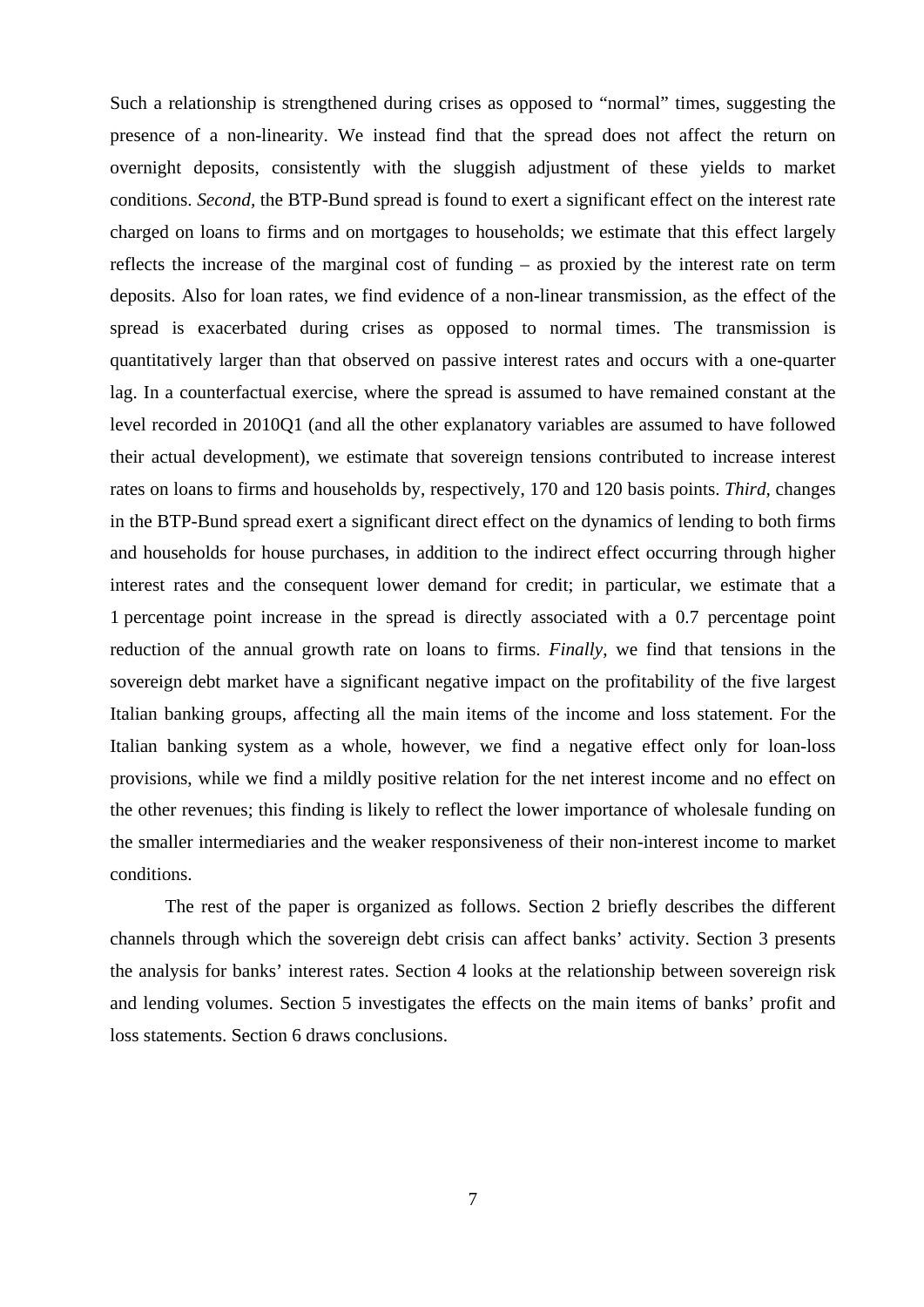#### **2. The channels of transmission of sovereign risk to the banking sector**

The tensions on sovereign debt, beyond influencing the general economic conditions of a country (through, for example, a fall in demand induced by fiscal adjustments or loss of confidence of households and firms) may also have more specific direct effects on the banking sector.

Following Panetta *et al.* (2011), González-Páramo (2011) and Holton *et al*. (2012), we can identify three main channels through which sovereign tensions may be transmitted to bank funding and credit supply conditions. First, a loss in the value of government bonds held in the portfolios of banks, through its effects on banks' income and possibly on their capital, can have an impact on a bank's funding ability and thus ignite a deleveraging process with a consequent reduction in credit supply (*balance sheet channel*). Second, given that government bonds in banks' portfolios are typically used as collateral in interbank transactions as well as in refinancing operations with central banks, the reduction in their value reduces banks' ability to borrow, and therefore to sustain credit supply (*liquidity channel*). A similar mechanism may operate when a bank's rating is downgraded following a reduction in sovereign rating, which is typically a ceiling for domestic private sector borrowers. As a consequence of the downgrading, the bank's liquidity position may be damaged for various reasons. For example, its liabilities may be excluded from the basket of securities that certain categories of investor, such as pension funds and insurance companies, are allowed to purchase, or it could receive calls for enhancing collateralization on ABS and covered bonds, or even lose the status of eligible counterparty for operations related to ABS. Third, the yield on sovereign debt may represent a benchmark for determining the cost of credit to the economy due to arbitrage-type mechanisms, given that government bonds are one of the most important investment opportunities available on the market (*price channel*). Moreover, the interest rate on bank deposits and bonds may also depend on the degree of solvency of the State, since this is perceived as the implicit guarantor of bank liabilities, and in particular of those not covered by an explicit private guarantee scheme<sup>5</sup>.

All three channels imply that an increase in the yield of sovereign bonds can be expected to be associated with a rise in the cost of funding for national lenders and possibly a reduction in its availability, with repercussions on the cost and quantity of lending to the economy and on banks' profitability. The impact of the various channels may differ across banks' funding instruments, intermediaries with different characteristics or segments of the credit market. For instance, the *price channel* could be more important for bank bonds (which, unlike bank

 <sup>5</sup> All Italian banks participate in a deposit insurance scheme: the bigger intermediaries are compulsorily members of the *Fondo Interbancario di Tutela dei Depositi*; "mutual banks" (*Banche Di Credito Cooperativo*) are members of a separate fund.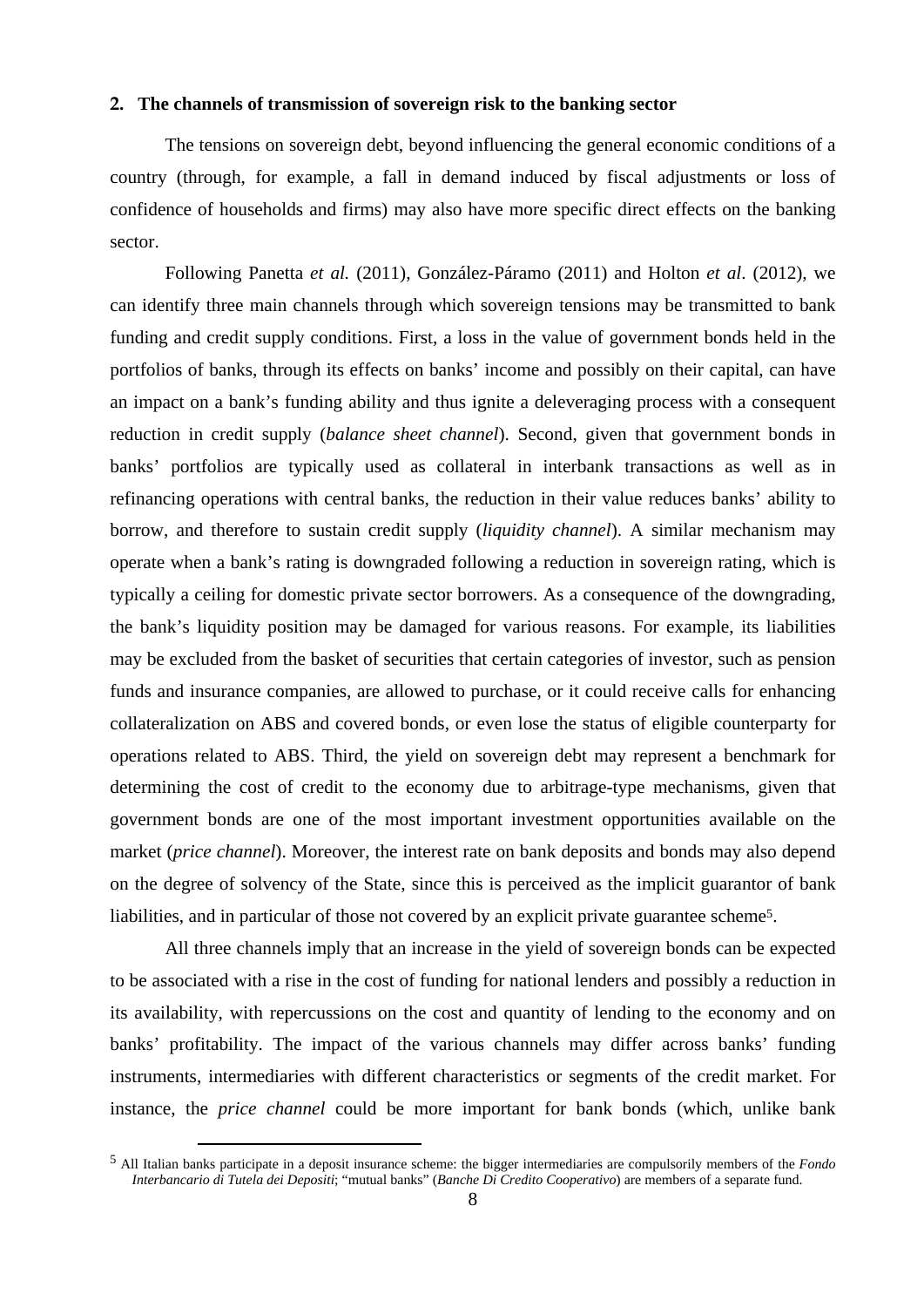deposits, are not insured) and, among deposits, for longer-term ones, given that overnight deposits are primarily held for transaction purposes and exhibit rather sluggish remunerations. Mortgages may be expected to be less severely affected by the liquidity channel compared with corporate loans, as the former can be more easily pooled and used to guarantee ABS, which in turn can be sold to the market or used as collateral in refinancing operations with central banks.

According to the banks' answers to specific *ad hoc* questions introduced in the December round of the *Euro Area Bank Lending Survey*, concerning the fourth quarter of 2011, financing conditions of Italian intermediaries were markedly affected by the turmoil in the sovereign debt market; tensions were transmitted through all the three channels, and especially through the balance sheet channel (Fig. 4). Concerning the effects on credit supply, the banks declared that the business loans segment was the one most severely hit.

# **3. Bank interest rates**

We start our analysis by examining to what extent banks change their interest rates in response to changes in the BTP-Bund spread. We first consider the interest rates paid on liabilities, i.e. the cost of different components of banks' funding, and then the interest rates charged on loans. Figures 5 and 6 show, respectively for passive and active rates, the time series of selected interest rates in Italy since 1990, together with the BTP-Bund spread and the monetary policy rate (for most of the time both passive and active interest rates shadow the latter). The figures show that, since the spring of 2010, marked interest rate increases were associated with the widening of the BTP-Bund spread.6 On the liability side, large increases were observed for the interest rates on deposits with agreed maturity, repos and debt security yields, while interest rate on overnight deposits, which are typically less sensitive to market conditions, barely reacted to changes in the sovereign spread. As for lending rates, the cost of loans to firms and to households for house purchases increased in the second half of 2010 and, more markedly, in 2011; the cost of consumer credit increased very moderately and only in 2011.

In light of this preliminary descriptive inspection, we proceed with a formal econometric analysis to quantitatively assess the effect of the BTP-Bund spread.

#### **3.1 The empirical methodology: an ARDL model**

To assess the impact of the BTP-Bund spread on banking interest rates we use an autoregressive distributed lags (ARDL) model. Such an approach has been extensively used to

 <sup>6</sup> Over the same period, money market interest rates did not show movements of comparable size: short-term rates increased slightly in 2010, following the April and July official rate increases by the ECB, and then declined in the last months of 2011, when the ECB cut official rates.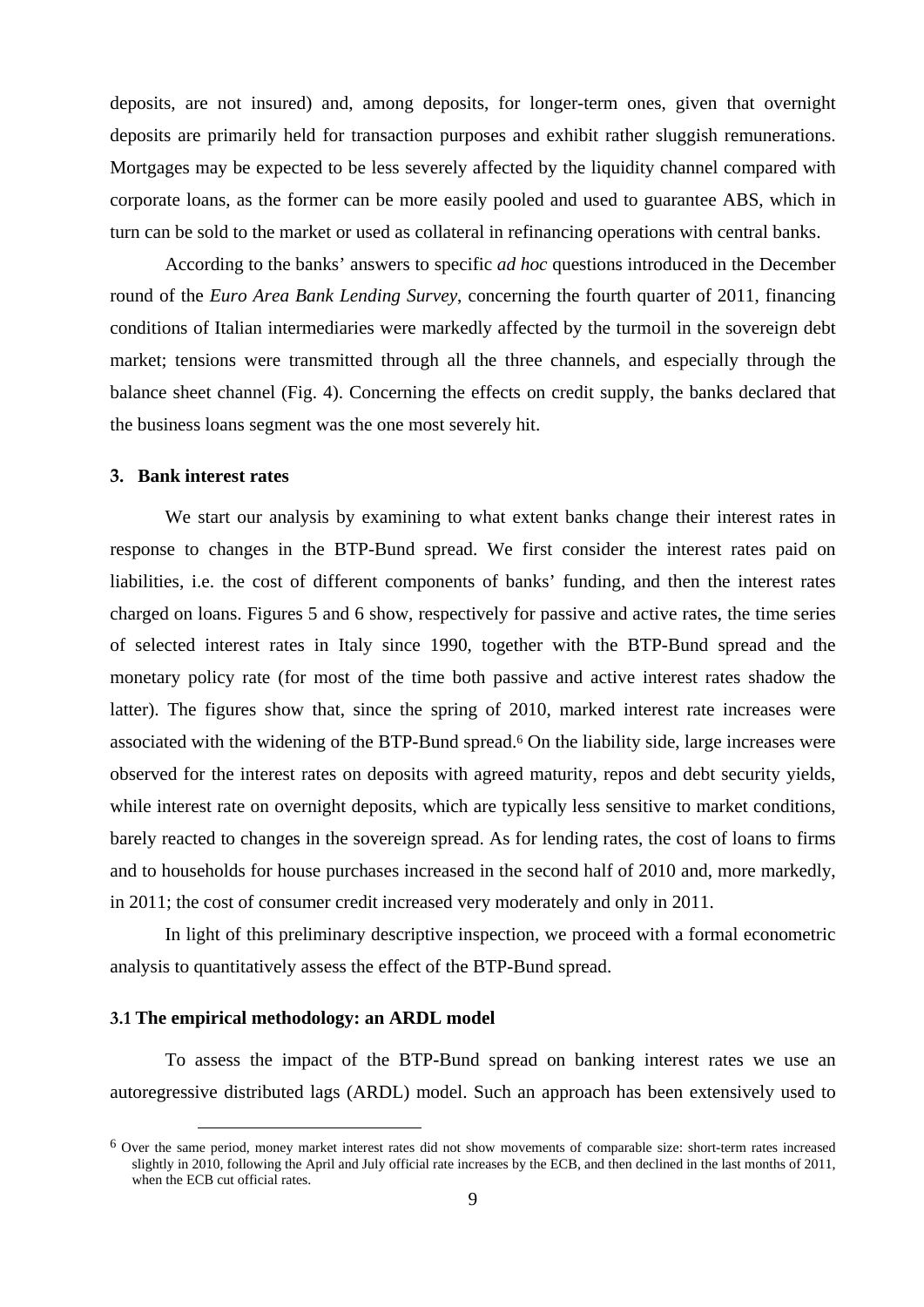study the transmission of changes in monetary policy rate to the banking rates (Cottarelli and Kourelis, 1994; Favero et al., 1997; Marotta, 2010).7 For the scope of our analysis we specify the following ARDL model, which is estimated via OLS<sup>8</sup>:

$$
i_t^B = c + \sum_{j=1}^p \alpha_i i_{t-j}^B + \sum_{j=1}^p \alpha_i i_{t-j}^M + \sum_{k=0}^r \beta_k X_{t-k} + \gamma \text{ spread } +
$$
  
+  $\theta_1 D_{\text{SovCrisis}} \times \text{spread } + \theta_2 D_{\text{SovCrisis}} + \phi_1 D_{\text{preEMU}} \times \text{spread}_{t-1} + \phi_2 D_{\text{preEMU}} + \varepsilon_t$  (1)

where the dependent variable  $i^B$  is the bank interest rate (passive or active) under examination;  $i^M$ is the relevant (policy or market) interest rate (possibly at various maturities) for the bank interest rate considered; *X* is a vector of macroeconomic variables (such as GDP growth, unemployment rate, disposable income) used to control for economic activity and to proxy borrowers' creditworthiness. In addition to these explanatory variables, we include the variable *spread*, calculated as the difference between the 10-year yield on Italian BTP and that on German Bund minus the difference between the 10-year swap rate in Italy and Germany (Fig. 7)9. In the regressions, the variable *spread* is also interacted with two dummy variables, in order to check for potential additional (or differentiated) effects of this variable when it reaches high levels, as opposed to "normal" times (when it fluctuates at low levels): the dummy  $D_{preFMI}$ identifies the pre-EMU period, and takes value 1 from the beginning of the sample (1991Q1) until 1997Q4 and zero elsewhere;<sup>10</sup>  $D_{SovCrisis}$  identifies the sovereign debt crisis, and takes value 1 from 2010Q2 until the end of the sample (2011Q4) and zero elsewhere.

The choice of both the lag structure and the appropriate market/monetary policy rate to be included in the various regressions is based on a simple correlation analysis (De Bondt, 2005) and also takes into account the goodness of fit, the statistical significance of the coefficients and the presence of autocorrelation in the residuals.

#### **3.2 Cost of funding**

One distinguishing feature of Italian intermediaries is their reliance on stable sources of funding, such as retail deposits and bonds placed with retail customers, whose cost is generally

 <sup>7</sup> Also depending on the nature of the dataset available, other empirical approaches are possible. For example, Sørensen and Werner (2006) investigate the heterogeneity in the pass-through process of money market rates to bank interest rates across euro area countries with panel-econometric methods.

<sup>8</sup> Standard errors are computed with the Newey-West correction for heteroskedasticity and autocorrelation.

<sup>9</sup> As in Favero, Giavazzi and Spaventa (1997), we adopt this adjustment of the BTP-Bund spread in order to make sure that in the pre-EMU period our measure of sovereign risk is not contaminated by other factors that may affect the rates on long-term bonds (such as expectations of the future conduct of monetary policy, inflation differentials, etc.). A thorough robustness check, considering alternative measures of sovereign risk, confirms our main results (see Table A2 in the Appendix).

 $10$  During that period (1991Q1-1997Q4) the (non-adjusted) spread (as quarterly averages) was always above the maximum level 40 b.p.) reached between 1999Q1 and 2008Q2 (before the Lehman collapse); in 1998 the spread was always lower than 40 b.p..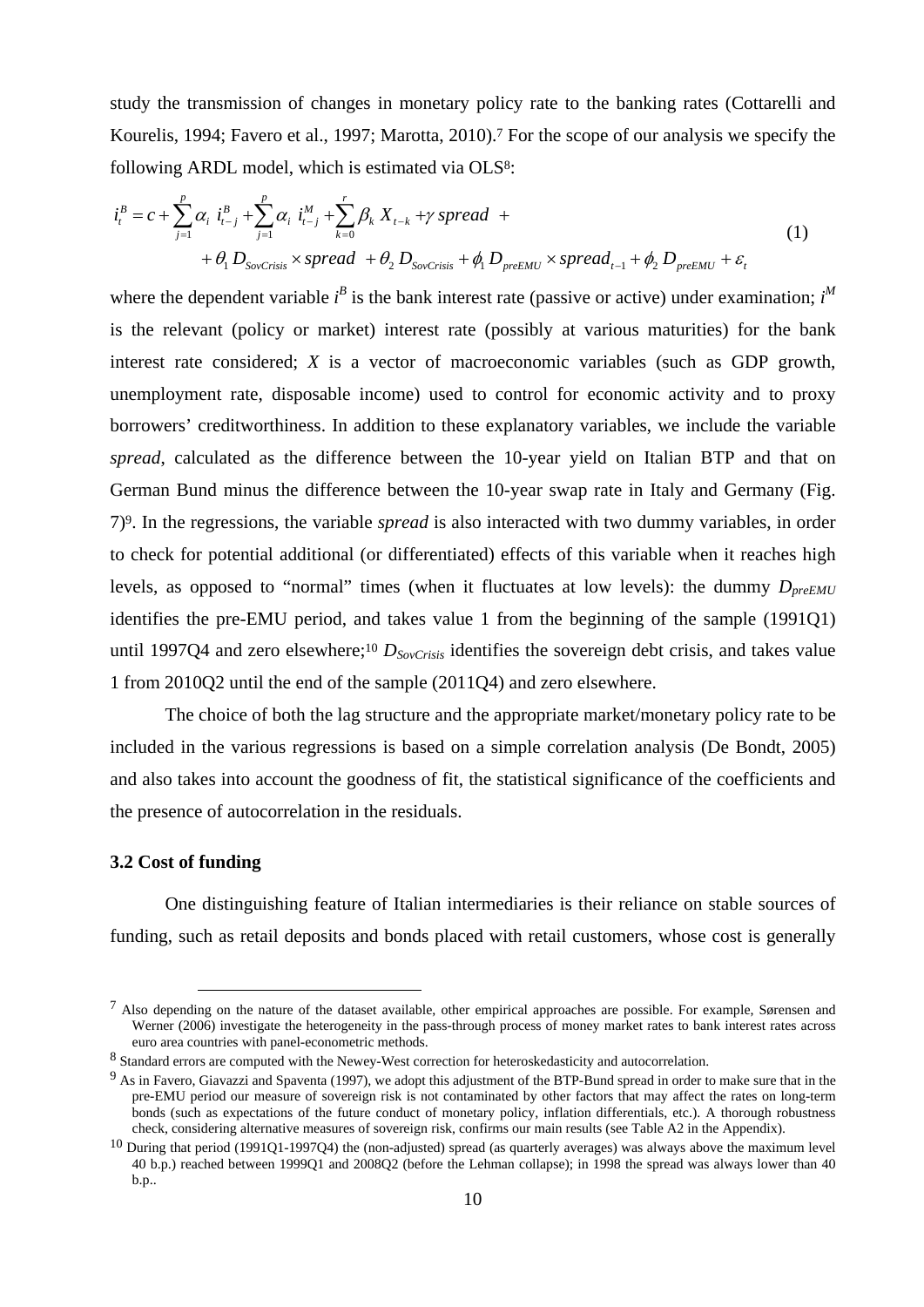insensitive to market volatility. In particular, overnight deposits – whose rates are typically very sluggish – amounted to almost two-thirds of the sum between total deposits and bonds at the end of 2011 (Bank of Italy, 2012). The composition of funding for Italian banks is likely to have helped to moderate the increase in the average interest rate on deposits recorded since the beginning of 2010. In fact, the increase mainly reflected the marked rise of the rates for deposits with agreed maturity, which displayed a strong correlation with the sovereign spread over the last two years (see Fig. 5).

Table 1 reports the results for banks' cost of funding. In particular, we consider separately yields on: households' overnight deposits (columns *i* and *ii*), households' deposits with agreed maturity<sup>11</sup> (column *iii* and *iv*), repurchase agreements (column *v* and *vi*) and bank bonds (column *vii* and *viii*).

For all of the instruments considered, we find that the coefficients for the standard explanatory variables are significant and show the expected sign. In particular, the remuneration is closely related to the money market interest rates (the rate on three-month interbank transactions for all the instruments considered and also the three-year swap rate for bank bonds). Moreover, the yields on all these instruments tend to show a significant degree of persistence, as indicated by the large coefficient on the lags of the dependent variable.

As for the BTP-Bund spread, we find that its impact is different for the various instruments considered. It does not appear to affect the return on overnight deposits: its coefficient is very small (column *i*) and does not become significant when we add the time dummies. Three factors may help to explain this finding: demand deposits are covered by the deposit insurance, which reduces the influence that changes in the level of the risk perceived on banks' liabilities may have on their remuneration; unlike other types of deposits, the financial duration of the demand deposits is nil, which further attenuates the risk-premium component of their returns; overnight deposits are primarily held for transaction purposes and their remuneration is therefore less reactive to market returns.12

The BTP-Bund spread plays however a relevant role when we consider the yields on the other funding instruments, for which we find a significant and sizeable effect, both when the spread alone is considered directly and when it is interacted with  $D_{SovCrisis}$ . The size of the estimated coefficients indicate that, in normal times and *ceteris paribus*, a temporary (i.e., lasting for one quarter) 100 b.p. increase in the spread is associated, within the same quarter, with a 34

<sup>&</sup>lt;sup>11</sup> Time series for the returns on overnight deposits and deposits with agreed maturity held by other sectors are not available with a long time-span.

<sup>&</sup>lt;sup>12</sup> Very similar findings are obtained for the overnight deposits held by non-financial corporations, which, at the end of 2011, represented approximately one-fifth of the total amount of the overnight deposits of Italian banks.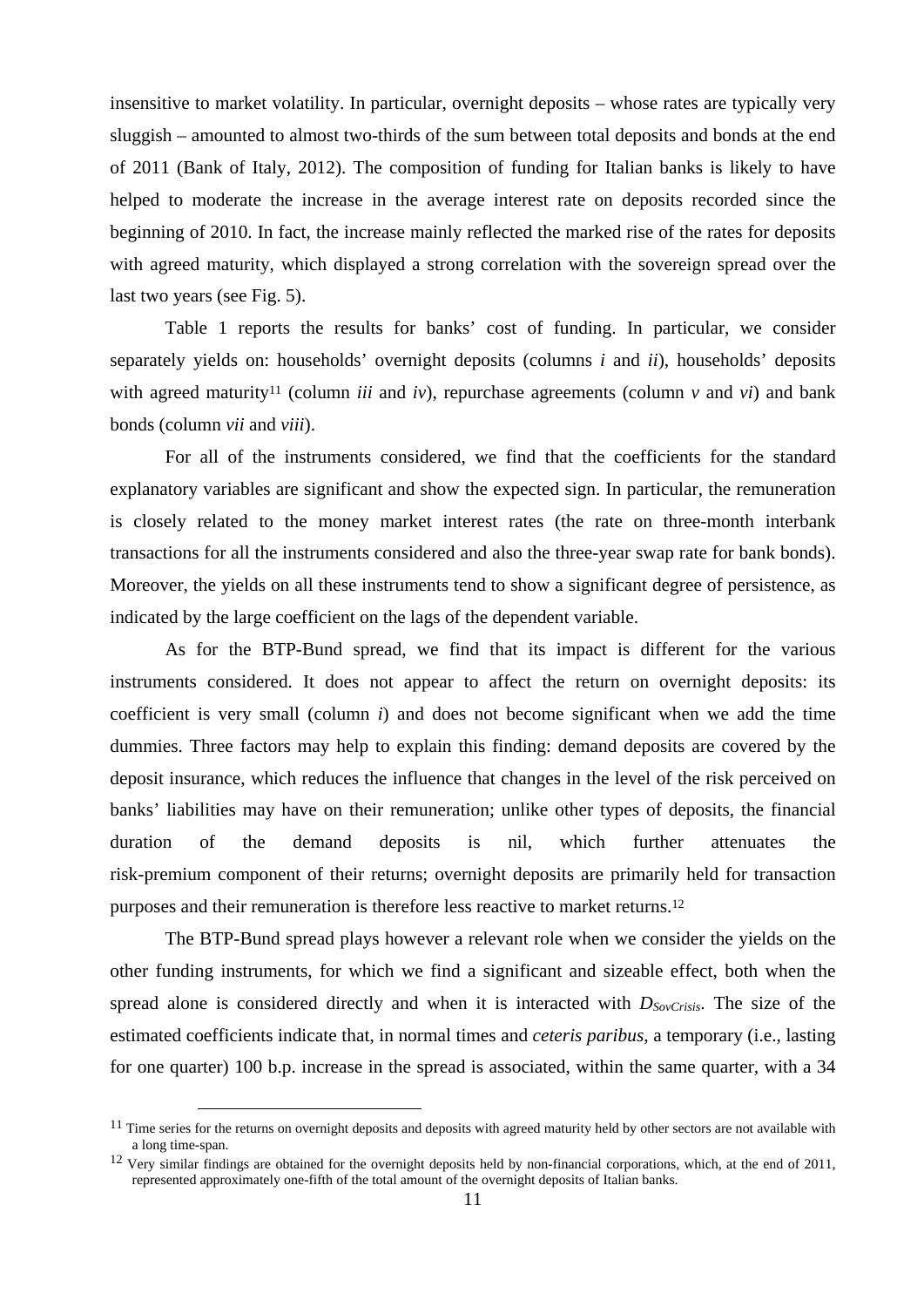and 21 b.p. increase, respectively, in the interest rate paid on households' deposits with agreed maturity and repurchase agreements; such an effect has been bigger during the sovereign debt crisis, reaching around 40 b.p. for both instruments.13 The effect is even larger for the remuneration banks pay on newly issued bonds and the funding component is more sensitive to market conditions: 70 b.p. in normal times and over 100 b.p. in the crisis. This latter finding provides empirical support for the relevance of the price channel reviewed in section 2.14

Table A1 in the Appendix presents analogous estimations conducted on monthly data, running from January 2003 to December 2011: the results are qualitatively similar, though the coefficients are somewhat smaller (which could reflect, at least in part, the fact that the shorter monthly sample does not include the sovereign tensions experienced in the early 1990s).

#### **3.3 Interest rates on loans**

Table 2 reports the estimation results for the interest rates applied on short-term loans to firms (columns *i* and *ii*), new loans to households for house purchases (columns *iii* and *iv*) and consumer credit and other households' loans (columns *v* and *vi*). For all these rates we find a positive and significant effect for the monetary policy rate and for the autoregressive component; we also include GDP growth, the unemployment rate and households' disposable income in the regressions as controls for the macroeconomic outlook and changes of borrowers' creditworthiness.15

Turning to the effect of the sovereign spread, which enters these regressions with one-quarter lag, and considering the specifications without the time dummies (columns *i*, *iii* and *v*), we find that the coefficients are positive, significant and equal to around 20 b.p. Once we consider the regressions with the time dummies (columns *ii*, *iv* and *vi*), the estimates for the interacted terms are larger (and more significant) than the ones found with the previous regressions, in particular for firms, while the coefficients for the direct terms do not become statistically significant. This result suggests the presence of "non-linear" effects in the

 <sup>13</sup> The sum between the coefficients on BTP-Bund spread and that on its interaction with *Dummy sov\_crisis*, equals 38 and 35 b.p., respectively, for households' deposits with agreed maturity and for repos.

<sup>&</sup>lt;sup>14</sup> These bonds include both the securities placed with retail customers as well as those sold on the international financial markets.

<sup>&</sup>lt;sup>15</sup> In the case of interest rates on loans, the official monetary policy rate (the official discount rate of the Bank of Italy until 1998Q4 and the minimum interest rate on ECB main refinancing operations since 1999Q1) is the short-term rate that yields the best fit. Results are analogous if we use alternative measures, such as the three-month Euribor or three-month e-MID.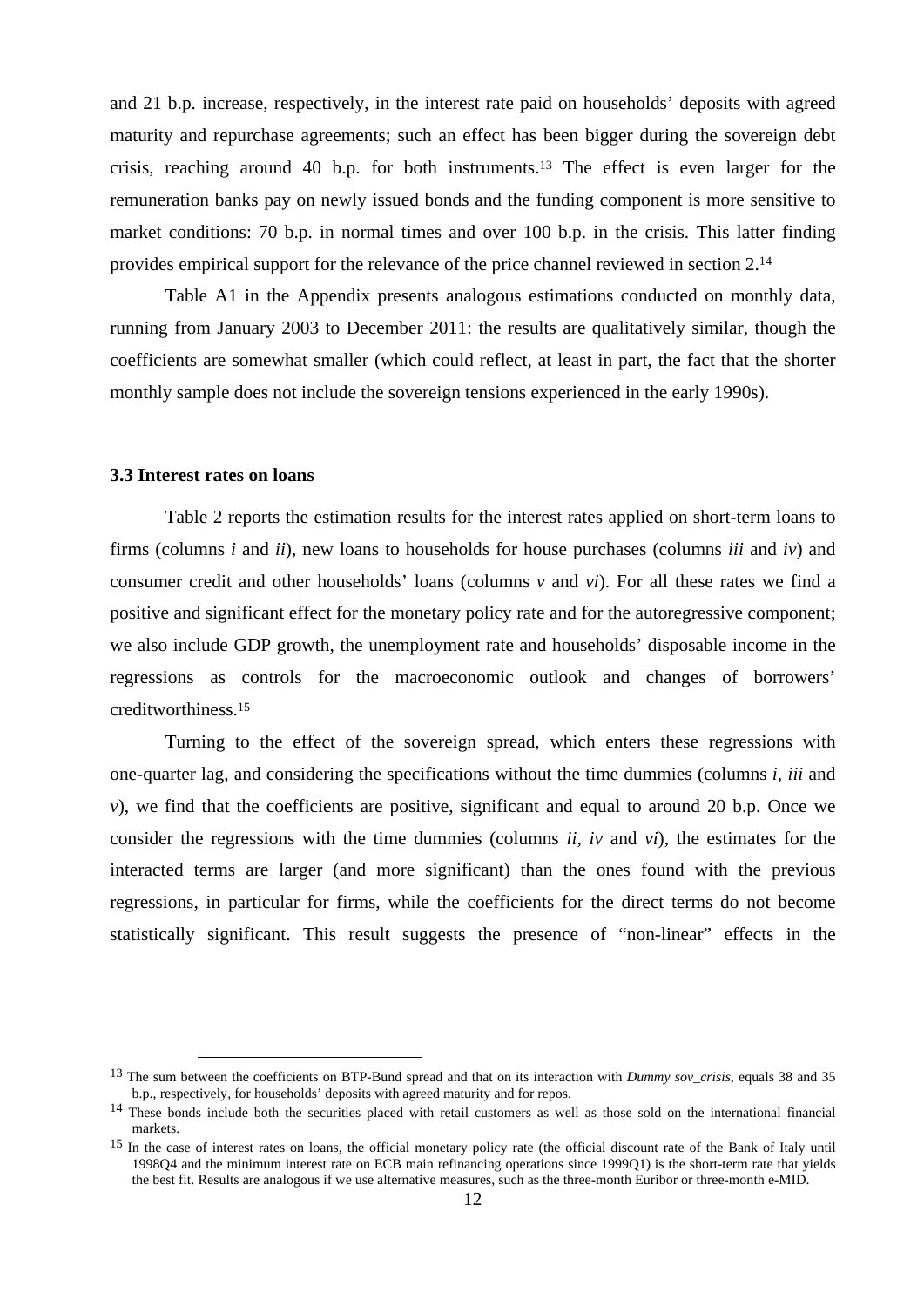pass-through of the spread, as the effect becomes quantitatively more sizeable during periods when the spread is high.<sup>16</sup>

Based on the size of the estimated coefficients, we can calculate that *during the sovereign debt crisis* the response of loan rates to a temporary 100 b.p. increase in the BTP-Bund spread was around 50 b.p. for firms and 30 b.p. for households' mortgages. In the case of a *permanent* increase of the sovereign spread, the pass-through after one year would be complete for loans to firms, while it would be 83 b.p. for mortgages, reflecting the higher persistence shown by the cost of these loans.17

As already pointed out, the spread between 10-year BTP and Bund could overestimate the impact of sovereign strains, as it may reflect flight-to-quality effects which tend to reduce the yield on German government securities. In order to check the robustness of our findings we run two exercises. First, we re-estimate the regressions for active interest rates considering different measures of the sovereign risk, namely: the adjusted BTP-Bund spread at shorter maturities and the corresponding unadjusted spread; the three-, five- and ten-year yield on BTP and on interest rate swaps (IRS); the spread between the BTP and the French government bonds (OAT) yield at different maturities.<sup>18</sup> Table A2 in the Appendix shows that our estimates are very robust.<sup>19</sup> In particular, the results are quantitatively similar, both when considering the specification without interaction terms and the interaction terms for the sovereign debt crisis period.

Second, we modify the benchmark model for the loan rates by including the level of the yield on the 10-year Bund and its interaction with the dummies for the two crisis periods (*DpreEMU* and *DSovCrisis*) as additional explanatory variables. For loans to firms, the results (not reported) indicate that during the sovereign crisis the yield on 10-year Bunds is significant (although marginally) and with a positive coefficient. For loans to households it is not significant. This finding suggests that the transmission to loan rates of an increase in the sovereign spread may be somewhat smaller than the one estimated in the baseline specification if such increase reflects a reduction in the Bund yield rather than an increase in the BTP yield.

As a further robustness check we carry out our estimation exercises using the monthly dataset, which also allows us to analyse the pass-through of the sovereign spread at a finer

 $16$  It is interesting to note that while the size of the coefficient for the interacted term relative to the pre-EMU period is similar to the one observed in the sovereign debt crisis for mortgages, it is somewhat smaller for loans to firms; this finding probably reflects different structural conditions in the banking sector and more intense competition.

<sup>17</sup> The estimated autoregressive coefficient is 0.52 for loans to firms and 0.81 for household mortgages (see columns *ii* and *iv* in Table 2).

<sup>&</sup>lt;sup>18</sup> The spread vis-à-vis French government bonds (OAT) provides a measure of sovereign risk which is likely to be less affected by the flight-to-quality phenomenon, whereby the demand for German Bunds increases due to the safe-haven status of these securities.

<sup>&</sup>lt;sup>19</sup> The table reports only the estimated coefficients for the sovereign risk measure and its interactions with the pre-EMU and sovereign debt crisis dummy variables. The estimated coefficients on other explanatory variables are basically unchanged.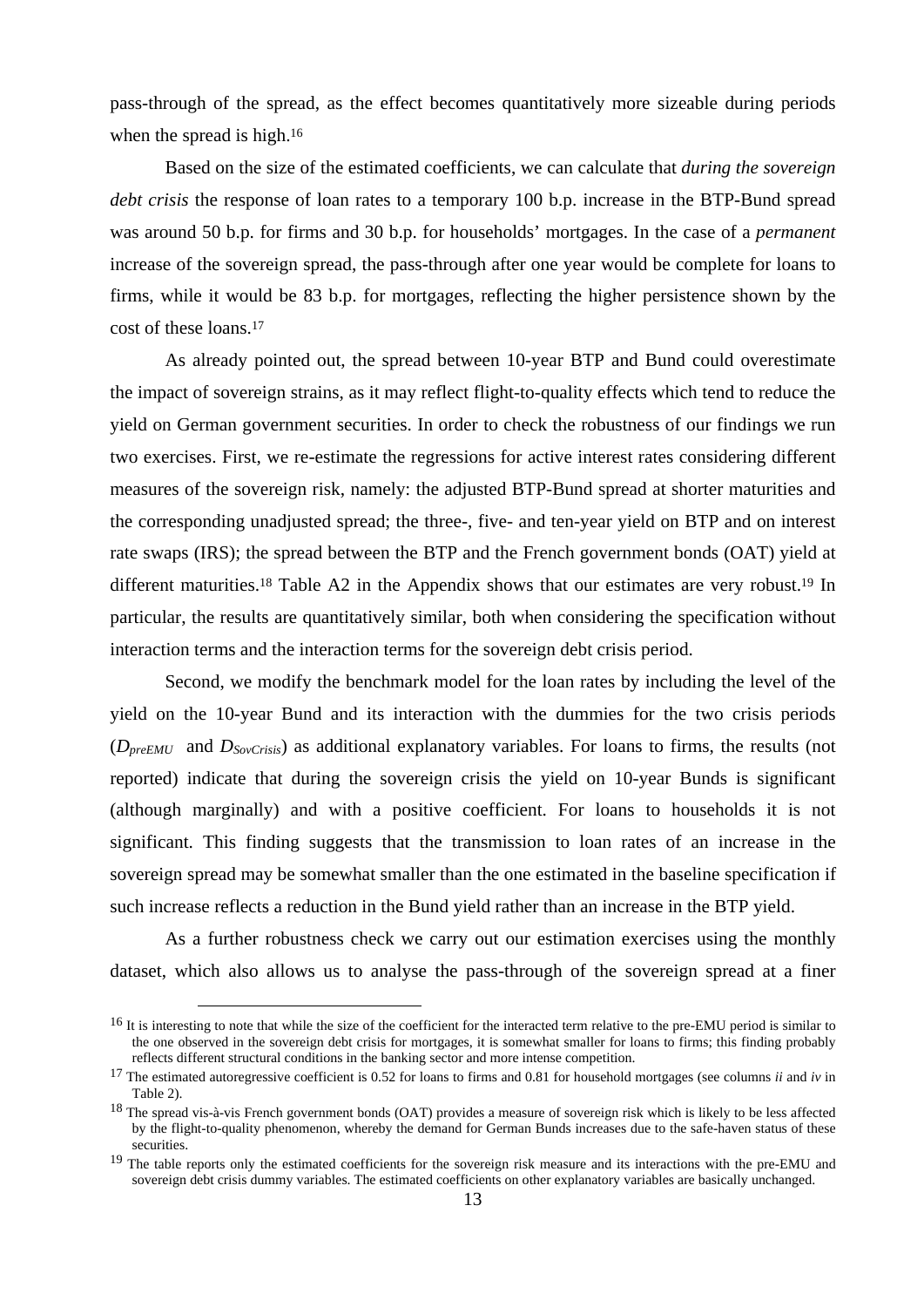sectorial breakdown (Tables A3 and A4 in the Appendix). These results confirm the significant effect of the sovereign spread on lending rates, which has become stronger during the sovereign debt crisis. The pass-through is roughly similar for rates on small loans to firms (up to  $\bigoplus$ million) and for larger ones (over  $\bigoplus$  million). As for mortgages, the pass-through is significant and approximately of the same magnitude for variable-rate and for fixed-rate loans (though for the latter we find a significant coefficient for the direct effect but not for the interacted term).

# *The cost of lending during the sovereign debt crisis: a counterfactual exercise*

In light of the results described above, we conducted a simple counterfactual exercise in order to see what would have happened to bank interest rates if the BTP-Bund spread had remained unchanged at the level observed in 2010Q1, i.e. at 70 b.p.. For this purpose, we rely on the estimated coefficients obtained using all the sample periods and we employ the observed time series for the main macroeconomic variables, namely unemployment rate, GDP growth and market rates.20 The results indicate that, under the hypothetical scenario, the cost of lending to firms in 2011Q4 would have been about 170 b.p. lower than its actual value (Fig. 8), while the cost of new mortgages would have been about 120 b.p. lower. In both cases, half of the final effect is cumulated in the period 2010Q2 to 2011Q3, while the other half is attributable to just the fourth quarter of 2011, reflecting the large increase recorded by the BTP-Bund spread in the previous quarter (about 160 b.p., the largest quarterly increase in the sample period).

As already pointed out, part of the increase in the BTP-Bund spread is connected with flight-to-quality phenomena. Thus, we have performed an additional counterfactual exercise including in the specification the yield on the 10-year Bund and its interaction with the time dummy variables (see the robustness check above). In this case the counterfactual experiment is carried out holding unchanged the BTP-Bund spread as well as the yield on the 10-year German bond at their respective levels observed at the end of 2010Q1. The result shows that the cost of lending to firms in 2011Q4 would have been about 150 b.p. lower than its actual value. The somewhat smaller estimated impact of the sovereign tensions – with respect to the counterfactual based on the benchmark specification – reflects the reduction by around 110 b.p. of the Bund yield (which enters with a positive, though marginally significant, coefficient in the equation) occurred between 2010Q2 and the end of 2011.

 $^{20}$  By using the observed time-series for the main macroeconomic variables, we do not take into account the fact that also these variables would probably have had a different path in the counterfactual scenario, affecting the measure of the counterfactual loan rate. Nonetheless, the size of the estimated coefficients indicate that such indirect effects are likely to be of a secondorder magnitude. For instance, in the equation for short-term loans to firms, a percentage point reduction of the unemployment rate is associated with an implied reduction of the interest rate of about 5 b.p., everything else being equal.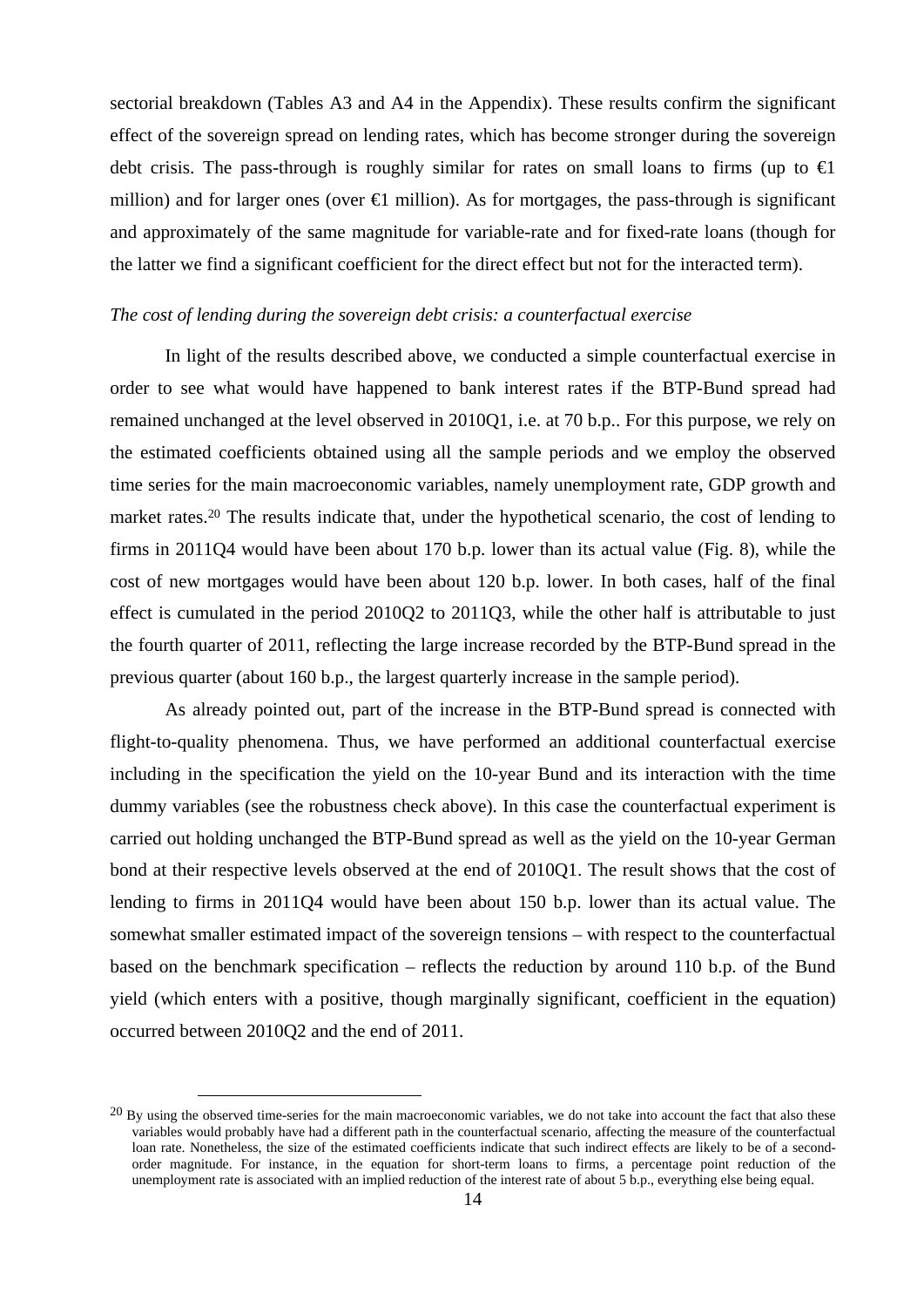#### *An exercise with banks' costs of funding*

According to the results of sections 3.2 and 3.3, the estimated pass-through of the BTP-Bund spread on the loan rates is stronger than that on banks' funding costs, if we average out the estimated effect on the various funding components; the stronger impact on loan rates mainly reflects the fact that the greatest contribution to the average cost of funding comes from overnight deposits, whose yield is not significantly affected by the BTP-Bund spread. This finding seems to suggest that banks price their new loans by taking into account their *marginal* cost of funding, which is much more reactive to changes in funding conditions, rather than their *average* cost of funding.

A simple way to check whether this notion is correct is adding a proxy for the marginal cost of funding to the regressions for rates on loans to firms and for rates for household mortgages. If our explanation is correct, we should find that the cost of funding crowds out the effect of the BTP-Bund spread. The marginal cost of funding is proxied by the yield on the component of the funding which are subject to a more frequent repricing, such as term deposits, and for which we have indeed found a stronger impact reactivity to the sovereign spread, compared to other forms, such as overnight deposits.

Indeed, when we add the marginal cost of funding to the firm rate equation, the BTP-Bund spread turns out not to be significant in the regression without the interaction terms (Table A5 in the Appendix, column *ii*) and the overall impact diminishes in the regression with the interaction terms (column *iii*).<sup>21</sup> In those regressions, the coefficient for the marginal cost of funding is positive and highly significant. For loans to households for house purchase the impact of the cost of funding is not statistically significant, but its inclusion in the regression eliminates the significance of the coefficient of both the BTP-Bund spread and the interaction between this term and the sovereign debt crisis dummy (columns *vi* and *viii*).

The above results confirm that the impact of the sovereign spread on loan rates stems to a large extent from the increase of the marginal cost of funding. As already mentioned, the remaining impact of the spread on loan rates might result from the increase in firms' riskiness associated with the deterioration of the economic outlook and with the reduction in banks' willingness to lend, which is consistent with survey evidence relating to the most acute phase of

 <sup>21</sup> The sum between the coefficients on the BTP-Bund spread and that on its interaction with *Dummy sov\_crisis*, equals 51 b.p. in the baseline regression (column *iii*), compared with 18 b.p. in the regression with the cost of funding (column *iv*).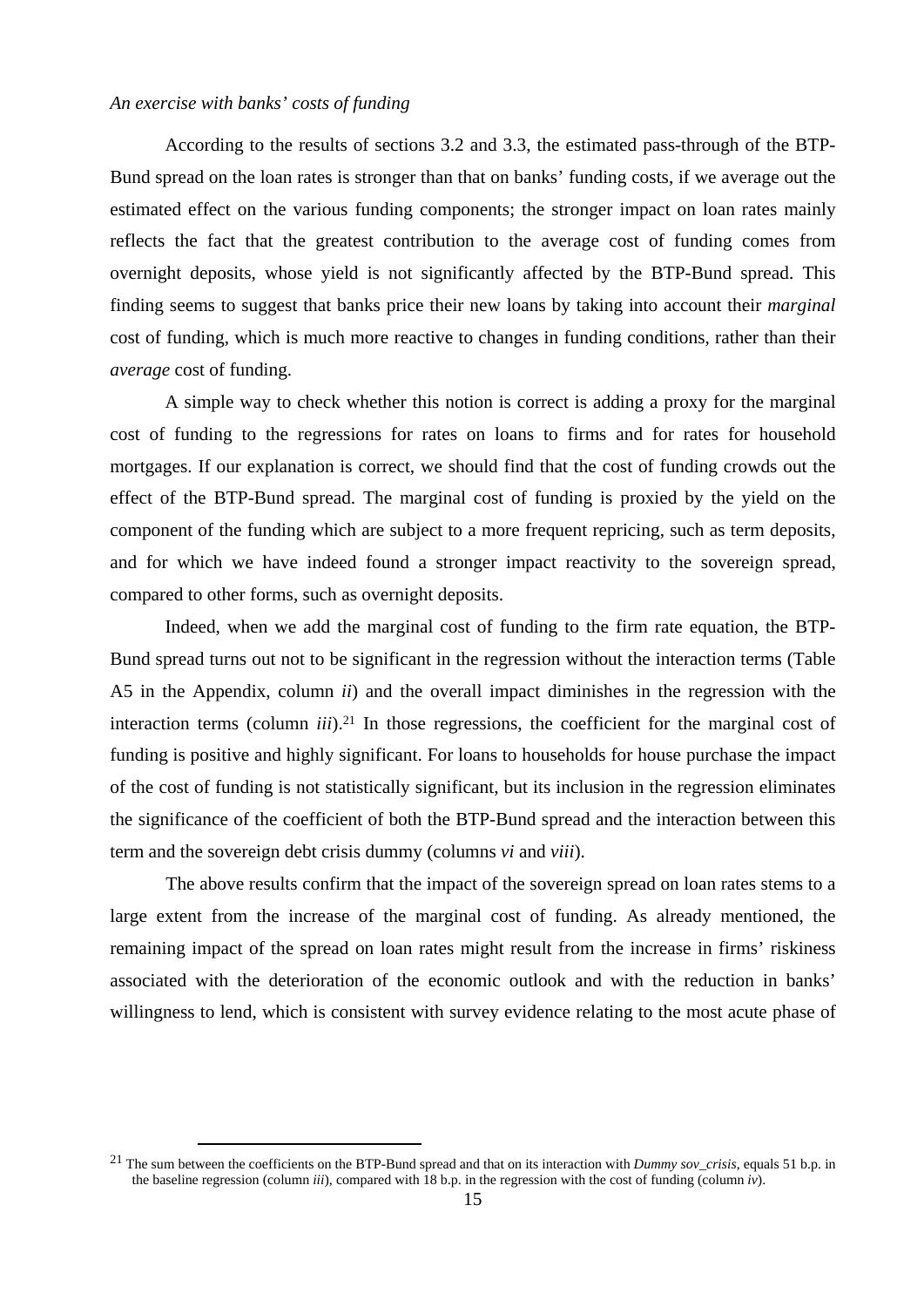the crisis, beyond what is captured by the macroeconomic indicators included in the regressions.22

#### **4. Lending volumes**

 $\overline{a}$ 

This section analyses the impact of sovereign risk on the amount of lending. An increase in the sovereign spread may reduce credit volumes via the *indirect* effect connected with the increase in the loan rates which, also depending on the coefficients of elasticity of demand and supply in the credit market, may in turn reduce the amount of credit in the economy in equilibrium. Moreover, spreads could also have a *direct* effect on loan quantities, to the extent that tensions in funding markets prompt banks to conduct an outright rationing of lending supply. For Italian banks, the *Bank Lending Survey* suggests that direct effects on lending volumes and indirect ones via cost of credit coexisted in the final part of 2011, reflecting the significant funding difficulties of intermediaries on wholesale financial markets. Understanding whether sovereign tensions directly reduced lending volumes at that time is important also for assessing the usefulness of the three-year refinancing operations launched by the Eurosystem in December 2011 and February 2012: by alleviating strains in banks' funding, these operations may have directly supported financing of the real economy beyond the indirect effect induced by the provision of cheap and very long-term funding.

In light of these considerations we explore the implications of the BTP-Bund spread on lending activity with the aim of distinguishing between the direct and the indirect effects. To this end, we specify two simple regressions, one for the 12-month growth rate of loans to firms and the other one for the 12-month growth rate of new loans to households for house purchases. The general specification is given by:

$$
y_t^j = c + \alpha y_{t-1}^j + \beta \left( i_{t-1}^B - i_{t-1}^M \right) + \eta i_{t-1}^M + \sum_{k=0}^q \delta X_{t-k}^B + \gamma \, spread_{t-1} + \varepsilon_t \tag{2}
$$

In (2) the dependent variable  $y_t^j$  is the growth rate of lending to sector *j* in the corresponding quarter. The explanatory variables are the autoregressive term  $(y_{t-1}^j)$ , the difference between the

<sup>22</sup> Moreover, to the extent that banks have suffered from rationing-type phenomena on their funding sources – such as those that arguably happened on selected wholesale funding markets in the most acute phase of the sovereign crisis – our measure of the marginal cost might underestimate their actual *shadow* cost of funding. In turn, also our estimate of the intensity of the transmission from funding costs to loan rate might be stronger than the one we estimate.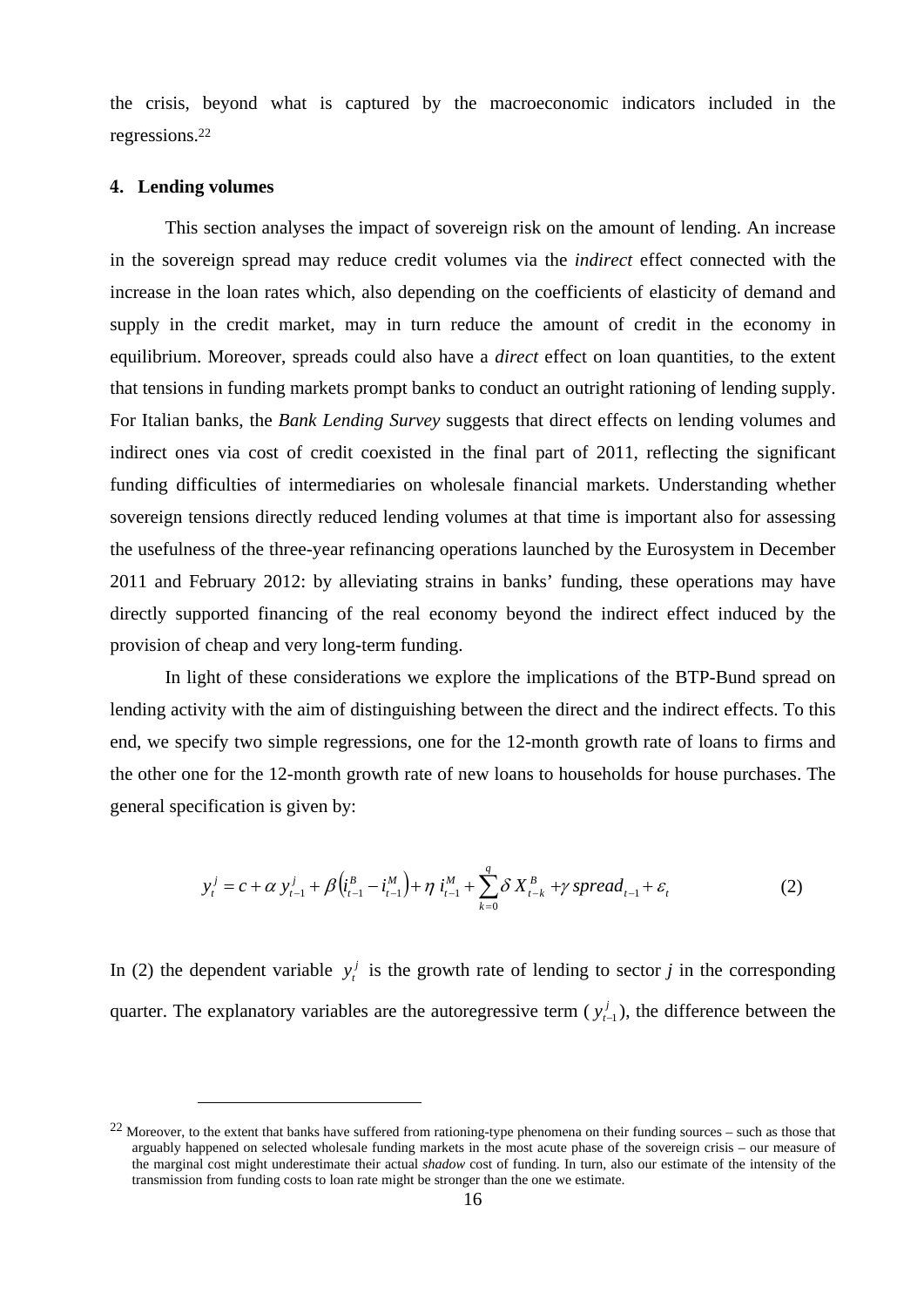cost of credit  $(i^B)$  and the short-term market interest rate  $(i^M)^{23}$ , the BTP-Bund spread, and a number of macroeconomic controls  $(X_{t-k})$ , which include GDP growth, unemployment rate, firms' financial needs, household consumption expenditures, house price growth (for the exact specification of the equations for firm and household loans, see Table 3).

Table 3 shows that all macroeconomic determinants exhibit the expected sign and are statistically significant. In particular, the growth of lending to firms is positively associated with firms' financing needs (calculated as the ratio between the corporate sector's investments and gross operating profit), and nominal GDP growth, while it is negatively associated with the three-month interbank interest rate and the spread between the cost of lending and the threemonth interbank interest rate. The growth of new loans for house purchases is positively related to house price growth, and negatively to the spread applied on new mortgages and to the level of short-term interest rates; the dynamics of these loans is also significantly related to business cycle conditions.24 Most importantly for the purpose of our paper, we find a significant and negative effect stemming from the BTP-Bund spread on the growth of loans to both firms and households.<sup>25</sup> The impact of such an effect can be quantified in a reduction of 0.7 percentage points of the annual growth rate on loans for every 100 b.p. increase in the sovereign spread.26

#### *Loan developments during the sovereign debt crisis: a counterfactual exercise*

 $\overline{a}$ 

Similarly to what we presented in Section 3, a simple counterfactual exercise, in which the BTP-Bund spread is assumed to remain at the level observed in 2010Q1 (70 b.p., and everything else being equal), indicates that the BTP-Bund spread affected the amount of lending significantly only in the second half of 2011. In particular for 2011Q4 we can quantify this impact in a reduction of about 2 percentage points of the (annual) growth of loans to both firms and households, considering the direct effect as well as the effect through the cost of lending

 $23$  In particular, we use the three-month interbank interest rate on transactions conducted on the e-MID market; e-MID is a multilateral platform for interbank deposits in Europe. Intermediaries operating with e-MID are from about 30 countries, though a significant number are from Italy. The average interest rate on e-MID is therefore representative of the cost of interbank transactions specific to Italy.

<sup>&</sup>lt;sup>24</sup> The specification adopted includes two controls for business cycle conditions. First, as expected, the growth of mortgages is positively related to that of GDP and consumption expenditure. Second, it is also positively influenced by the unemployment rate, possibly capturing some safe-haven effects related to house purchases.

<sup>&</sup>lt;sup>25</sup> As for loan rates, we tried to include the interaction between the spread and the time dummies as explanatory variables also in these regressions. The results indicate that there are no significant non-linear *direct* effects of the spread on lending growth.

<sup>26</sup> It is important to remember that effect of the *spread* here only captures the *direct* effects on loan quantities, while the indirect effects connected with the increase in lending rates is captured, in the regression, through the coefficient on the loan interest rate.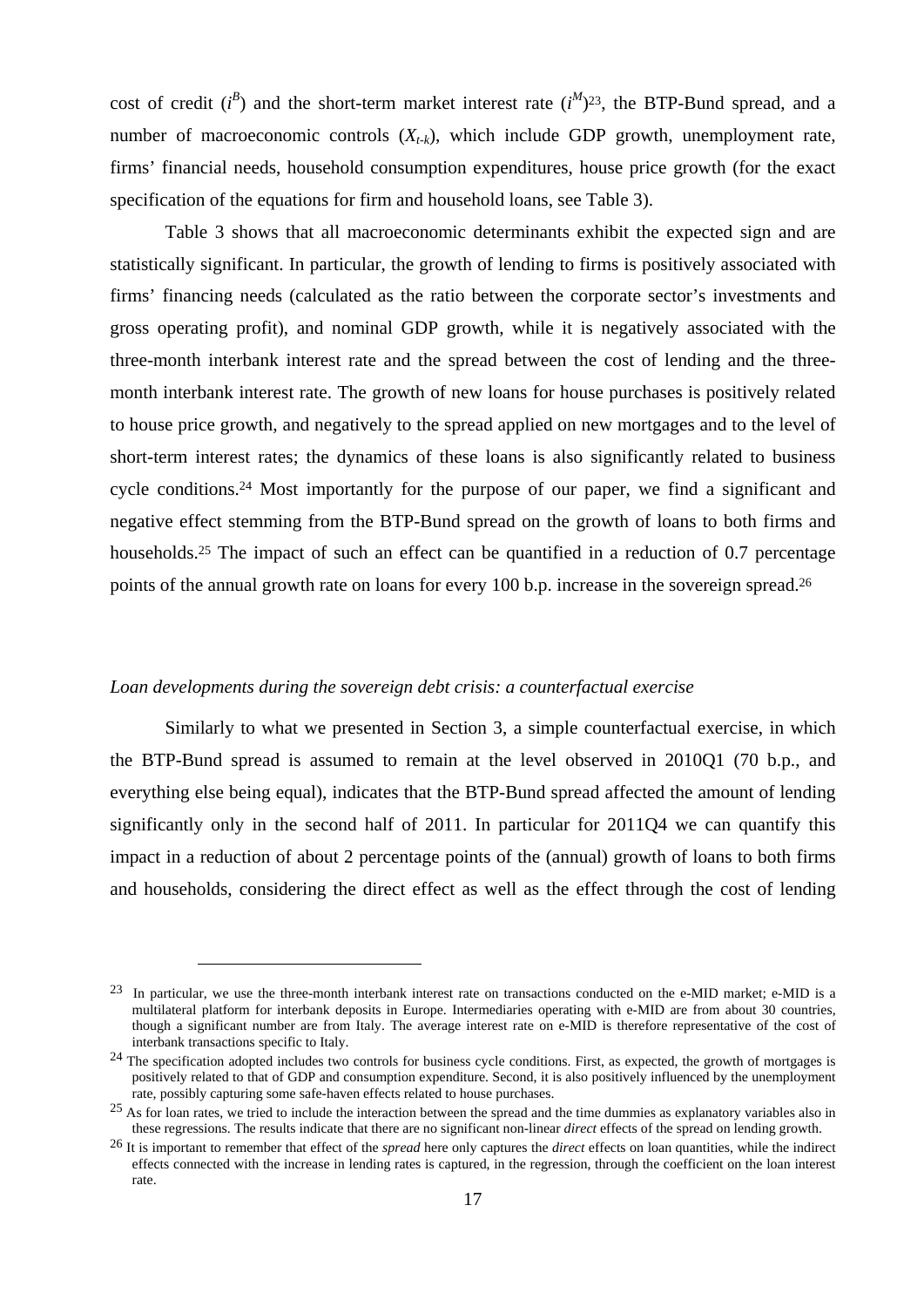(Fig. 9).27 As shown by the decomposition in the figure, the largest part of this reduction can be attributed to the direct effect.

#### **5. Income and loss statement**

In the previous sections we have documented the impact of sovereign risk on banks' interest rates and lending volumes. In this section, we study the effect of the sovereign spread on the profitability of banks, analyzing separately the various components of banks' income statements: interest income, trading income and other revenues, loan-loss provisions.28 The following comments apply as regards the expected effects.

The impact of the BTP-Bund spread on banks' net interest income is *a priori* ambiguous, also in light of the results that we found in sections 3 and 4. On the one hand, a rise in the BTP-Bund spread tends to reduce lending volume (through both direct and indirect effects) and to increase bank funding rates; both effects tend to compress the net interest margin. On the other hand, we have documented that banks increase loan rates in response to a rise in the spread and the increase is typically larger than the one in funding rates (in particular given the high incidence of demand deposits and, more generally, of retail funding for Italian banks); this mechanism may thus contribute to increasing the net interest income. The assessment of the overall effect of sovereign risk on the interest margin is therefore an empirical matter.

As regards non-interest income and other revenues, a depreciation of government bonds is likely to induce losses in proprietary trading; tensions could also possibly affect income from fees and commissions, for example, through a decline in trading volumes. In this respect, it is however important to bear in mind that only a small part of the government securities held by Italian banks are in the trading portfolio, for which changes in value directly affect the income statement;29 most of the sovereign debt is instead included in the available-for-sale portfolio, whose changes in value do not have direct repercussions on the income statement.

 $^{27}$  The counterfactual series are obtained by adding back to the actual values of lending growth the contribution of the difference between the actual and the counterfactual BTP-Bund spread. The *direct* effect is calculated using the coefficient for the spread in the loan equation; the *indirect* or *price* effect is the contribution occurring via the effect of the spread on the loan rate and is thus calculated using the product between the coefficient of the spread in the equation for the loan rate and the coefficient of the loan rate in the equation for lending. This methodology does not take into account the autoregressive structure of the loan rate and credit growth; if this were included, the difference between actual lending growth and growth in the counterfactual exercise would be larger.

<sup>&</sup>lt;sup>28</sup> We do not consider banks' operating costs as they mainly reflect structural factors and thus are likely to be unresponsive, at least in the short and medium term, to sovereign debt tensions.

<sup>&</sup>lt;sup>29</sup> For the five largest banking groups, the share of domestic government securities held in the trading book at the end of 2011 was around one-quarter (Bank of Italy, 2012).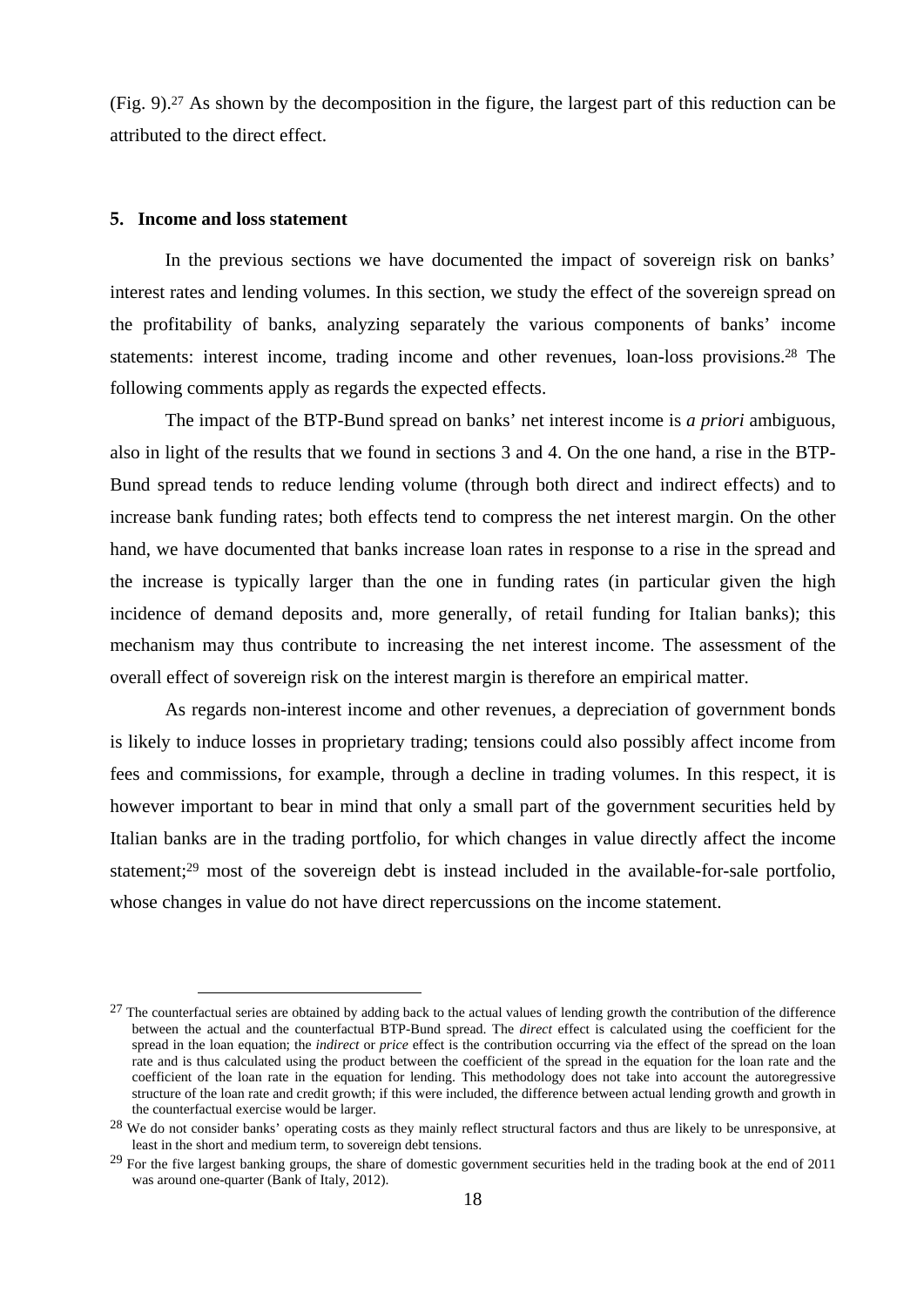Finally, sovereign risk may also have a negative impact on banks' loan-loss provisions *beyond* the indirect effect connected with the deterioration of business cycle conditions and the ensuing worsening of credit quality.30 For example, the increase in sovereign risk could worsen the financing position of firms or the scenario of future fiscal consolidation could depress the expected income of both households' and firms, weakening their debt repayment capacity.

For each of the above-mentioned components of banks' income statements we estimate the following OLS regression, on a quarterly dataset that runs from 1991Q3 to 2011Q4:

$$
\log(y_t) = c + \sum_{i=1}^{P} \alpha_i \log(y_{t-1}) + \sum_{k=0}^{q} \beta_k X_{t-k} + \gamma \, spread_{t-1} + \varepsilon_t \tag{3}
$$

The baseline regression (3) generalizes the specification used in existing studies on the determinants of banks' profitability (see, for example, Demirgüç-Kunt and Huizinga, 1999; Casolaro and Gambacorta, 2005; Albertazzi and Gambacorta, 2009) in order to assess the role of sovereign risk for bank profitability. The set of explanatory variables  $(X_t)$  includes the stock market index and its volatility in addition to some of those used in the analysis of interest rates and credit, such as nominal GDP, unemployment rate, short- and long-term interest rates. As in the previous sections, the impact of the sovereign spread is evaluated by adding the 10-year BTP-Bund spread as an explanatory variable. All regressions include a set of dummy variables controlling for seasonal effects and outliers.

Table 4 shows the results. In column (*i*) we see that net interest income is positively affected by the nominal GDP, reflecting the increase in lending demand by the private sector in periods of higher economic activity. The interest margin also displays a positive relationship with the short-term interest rate, consistent with the faster reaction of loan rates, when compared with deposit rates, to changes in market rates. Also the long-term interest rates have a positive coefficient, probably reflecting the beneficial effect on income of an increase in the slope of the yield curve, connected with banks' maturity transformation activity.

The effect of the BTP-Bund spread is positive and highly significant, suggesting that the stronger reaction of the loan rates to changes in the spread more than offsets its impact on funding cost and lending volumes; this is consistent with the increase in the interest margin observed in 2011, concentrated in the second half of the year, in parallel to the increase in the sovereign spread. A breakdown of the data by bank size, however, reveals that the whole

 $30$  See Bofondi and Ropele (2011) for a comprehensive study of the macroeconomic determinants of banks' loan quality in Italy in the past 20 years.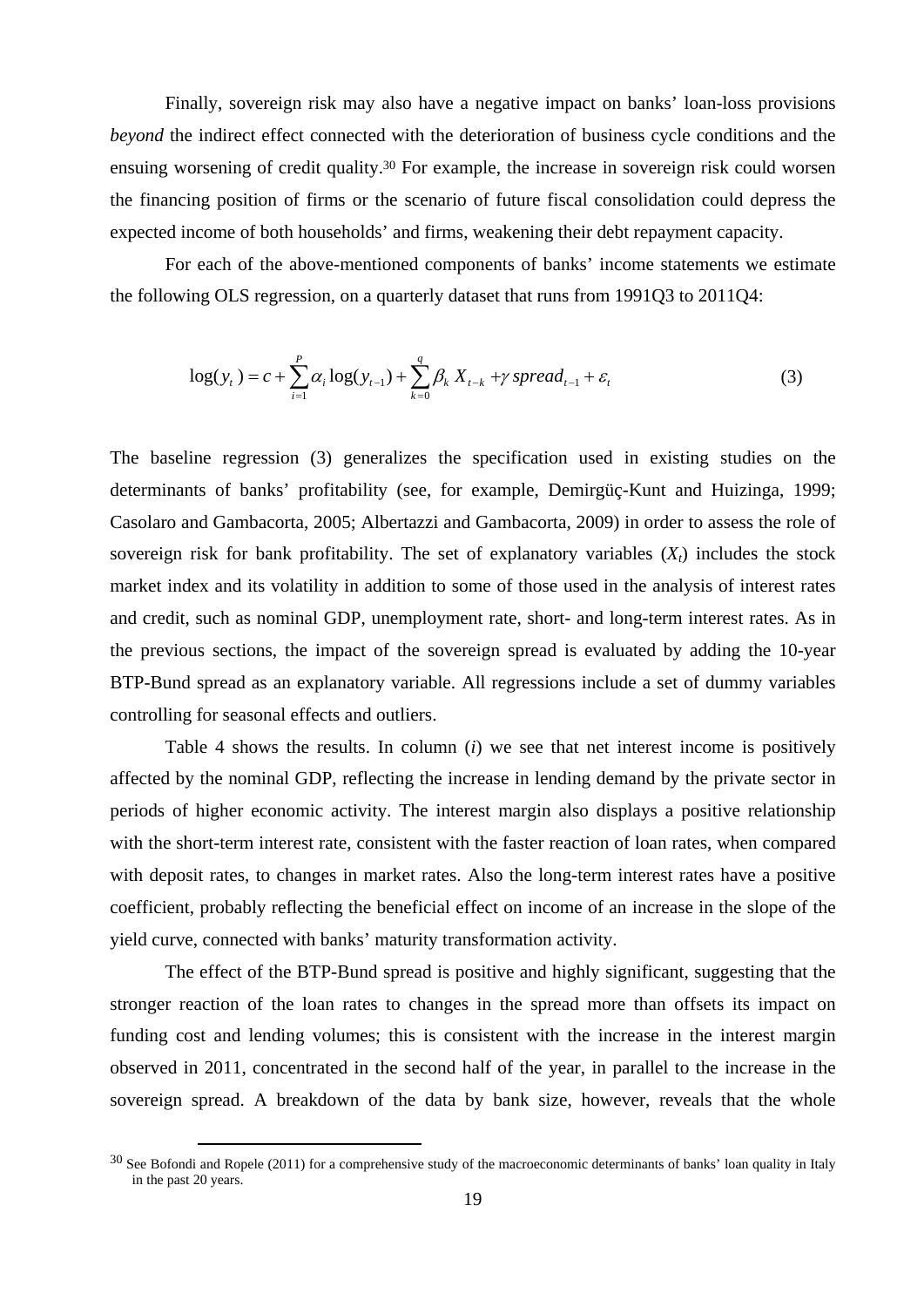increase was driven by the behaviour of smaller banks, for which the interest margin increased by 19 per cent, while banks belonging to the five biggest groups recorded a contraction of 6 per cent. We thus rerun our regression only for the first five groups, finding that the spread has a *negative* impact on interest margin (column *ii*), while all the other coefficients remain virtually unchanged. These findings can be explained by a higher impact of the sovereign debt tensions on the largest banks' funding costs, due to their greater reliance on wholesale funding sources, which were the instruments most affected by the crisis. The result for the five largest groups is also consistent with hard data on lending, which show that in 2011 loans decelerated more for these banks than for the rest of the system (Bank of Italy, 2012).

Columns (*iii*) and (*iv*) report the results for the non-interest income equation, for all banks and for the five largest groups only, respectively. In both samples, the coefficient of GDP is positive (though not statistically significant), reflecting the correlation between economic activity and the demand for banking services. Moreover, the effect of both the short- and long-term interest rates is negative, while the coefficient for the stock market index is positive (and highly significant). These results may reflect a negative correlation between trading income and asset prices; another possible interpretation is that, when interest rates are low, savers have more need of professional services provided by banks in order to manage their own portfolios, which increases income from fees and commissions.<sup>31</sup> As regards the effect of the BTP-Bund spread, we find a significant (negative) coefficient only when estimating the equation for the five largest groups, whose non-interest income is likely to be more responsive to financial market conditions.

Finally, the estimates for loan-loss provisions are shown in columns  $(v)$  and  $(vi)$ ; in this case, the results for the whole sample and for the five largest groups are very similar. As expected, loan-loss provisions are negatively related to GDP growth, while stock market volatility, which can be considered as a proxy of risk, has a positive effect (thus a negative effect on profitability). The BTP-Bund spread is also positively related to loan-loss provisions, suggesting the presence of a direct transmission between sovereign risk and private non-financial borrowers' risk.

 <sup>31</sup> For a discussion, see Albertazzi and Gambacorta (2009).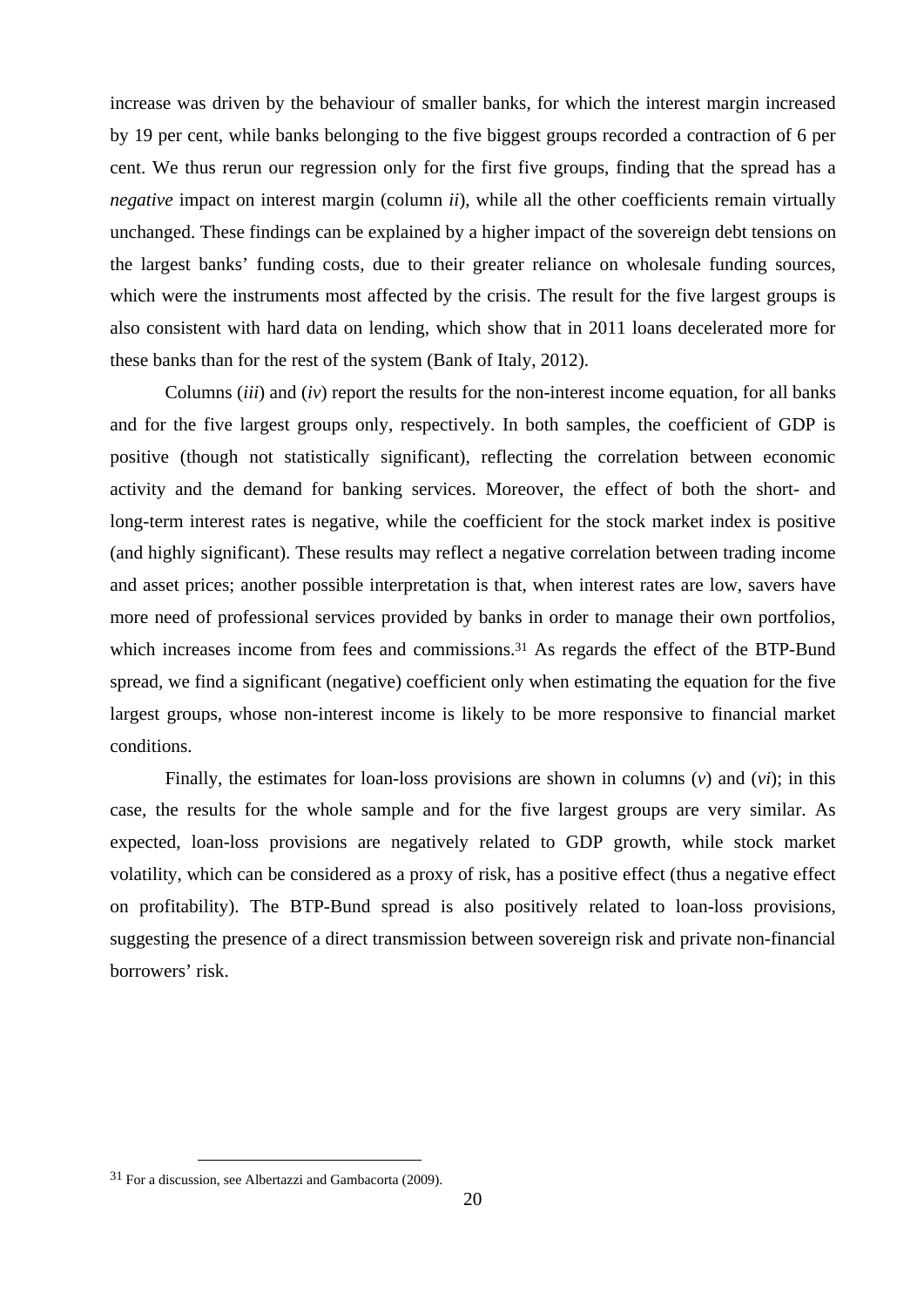#### **6. Conclusions**

We have presented a comprehensive analysis of the effects of sovereign debt tensions on banking activity in Italy, focusing in particular on the crisis of 2010-11. The empirical analysis is based on aggregate data for the cost of funding of Italian intermediaries, the cost of credit they extend, the dynamics of lending as well as the main items of their profit and loss statements.

Our findings indicate that sovereign debt tensions, as measured by the evolution of the BTP-Bund spread, exert significant effects on most of the variables considered. Among funding rates, the strongest impact is on time deposits, repurchase agreements and newly issued bonds, while we find no effect of the spread on the yield of overnight deposits, which account for the bulk of banks' deposits in Italy. The effect on rates on lending to both firms and households are statistically and economically significant and reflect to a large extent the increase in bank marginal cost of funding. The sovereign spread also affects lending volumes directly, beyond the indirect effect exerted through its impact on the cost of credit. Finally, we find that the spread has a negative effect on the profitability of the largest banking groups, unfavorably affecting all the main items of their income statements; when we consider the whole banking system, we find a negative impact only for loan-loss provisions.

There is evidence of non-linearity in the effects of the BTP-Bund spread on active and passive interest rates: the estimated pass-through increases during periods characterized by a high level of the spread, such as the pre-EMU period or the current sovereign debt crisis, roughly doubling for interest rates on loans. In particular, during the sovereign debt crisis, a temporary 100 b.p. increase in the sovereign spread in a given quarter is associated with an increase (at the latest in the following quarter) of around 40 b.p. for the yield of retail time deposits and repurchase agreements, and of around 100 b.p. for the bond yields; no pass-through is observed on the return on retail overnight deposits, consistently with the sluggish adjustment of these yields to market conditions. The pass-through to new loan interest rates is, respectively, around 50 and 30 b.p. for loans to firms and to households for house purchases, with a one-quarter lag. If we consider a permanent 100 b.p. increase in the spread, we estimate that the rise in the loan rate after one year would be of the same magnitude for new loans to firms and of 80 b.p. for household mortgages.

A counterfactual analysis suggests that, at the end of 2011, loan rates would have been at least 170 and 120 b.p. lower, respectively for firm loans and household mortgages, and lending growth (for both credit market segments) about 2 percentage points higher than what was actually observed, had the spread remained unchanged at the level of 2010Q1.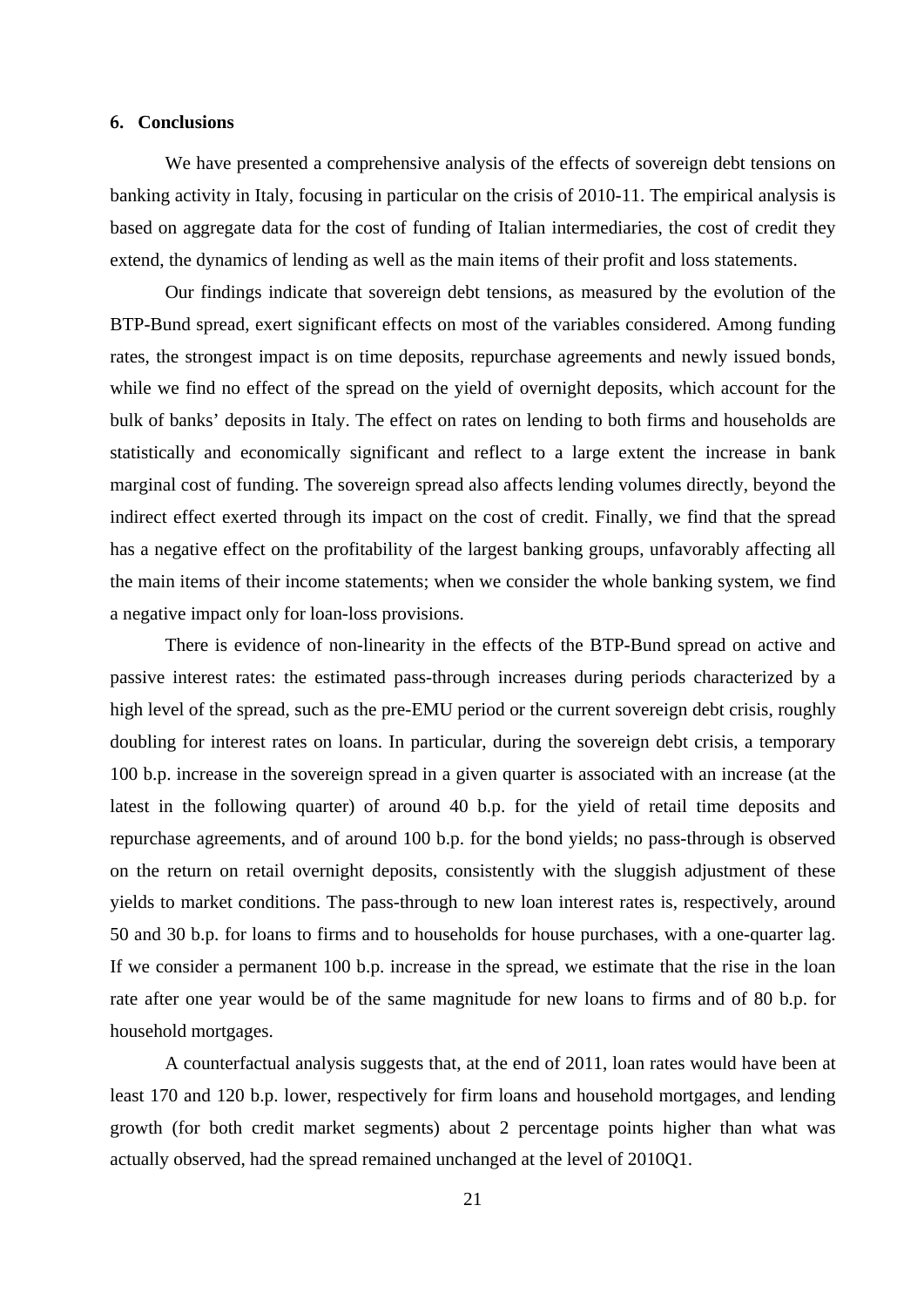Although our results point to a strong transmission of the sovereign spread to the cost of credit, one should be cautious in drawing implications for financial stability resulting from a rise in the Italian sovereign spread. In this regard, the key variable is the private sector debt-service burden, i.e. the cost of repaying the debt – principal and interest – for firms and households. At the current juncture, several factors tend to dampen the effect of an increase in the cost of lending on this variable. First, by construction, our estimates of the pass-through of the BTP-Bund spread are conditional on the risk-free interest rates used in our specifications (alternatively, the Eonia, the 3-month Euribor or the monetary policy rate); these rates decreased during the crisis, reflecting flight-to-quality phenomena or monetary policy decisions, attenuating the overall impact of the tensions on loan rates. In particular, the 3-month Euribor, to which most Italian household mortgages are indexed, stood, in 2012, at historically low levels; this significantly contributes to reduce payments on existing mortgages for Italian households. A related consideration is that the estimated BTP-Bund spread coefficient itself may overestimate the impact of sovereign strains, as it neglects flight-to-quality effects which tend to reduce the yield on German government securities. Second, the level of indebtedness of Italian households and firms is low in the international comparison (Bank of Italy, 2012), which helps attenuating the negative impact of any interest rate rise on these sectors on aggregate. Third, our analysis refers to *new* businesses or short-term loans, while the overall effect of the sovereign spread on the debt-service burden largely depends on the interest rates on *outstanding* loans; for fixed rate loans that were priced before the beginning of the sovereign tensions there is, by definition, no transmission. The estimated increase in the cost of new credit would fully translate to an increase in the debt-service burden of firms and households only in the case of a permanent increase in the sovereign spread.

We can think of at least two immediate follow-ups to the analysis developed in this paper. First, a methodological limitation of our approach is to only concentrate on the direct effects of sovereign market stress on banks' activities, while ignoring its potential general equilibrium effects; in particular, sovereign tensions are likely to bring about a weakening in macroeconomic conditions which, in turn, affects bank balance sheet conditions and income. It would thus be interesting trying to endogenize these feedback effects by resorting to alternative econometric techniques, such as VAR. Second, another direction for possible future research would aim at pointing out potential heterogeneity across banks in the transmission of sovereign risk; this would require an analysis based on bank-level data, which could also be useful in order to disentangle the relative importance of the different transmission channels.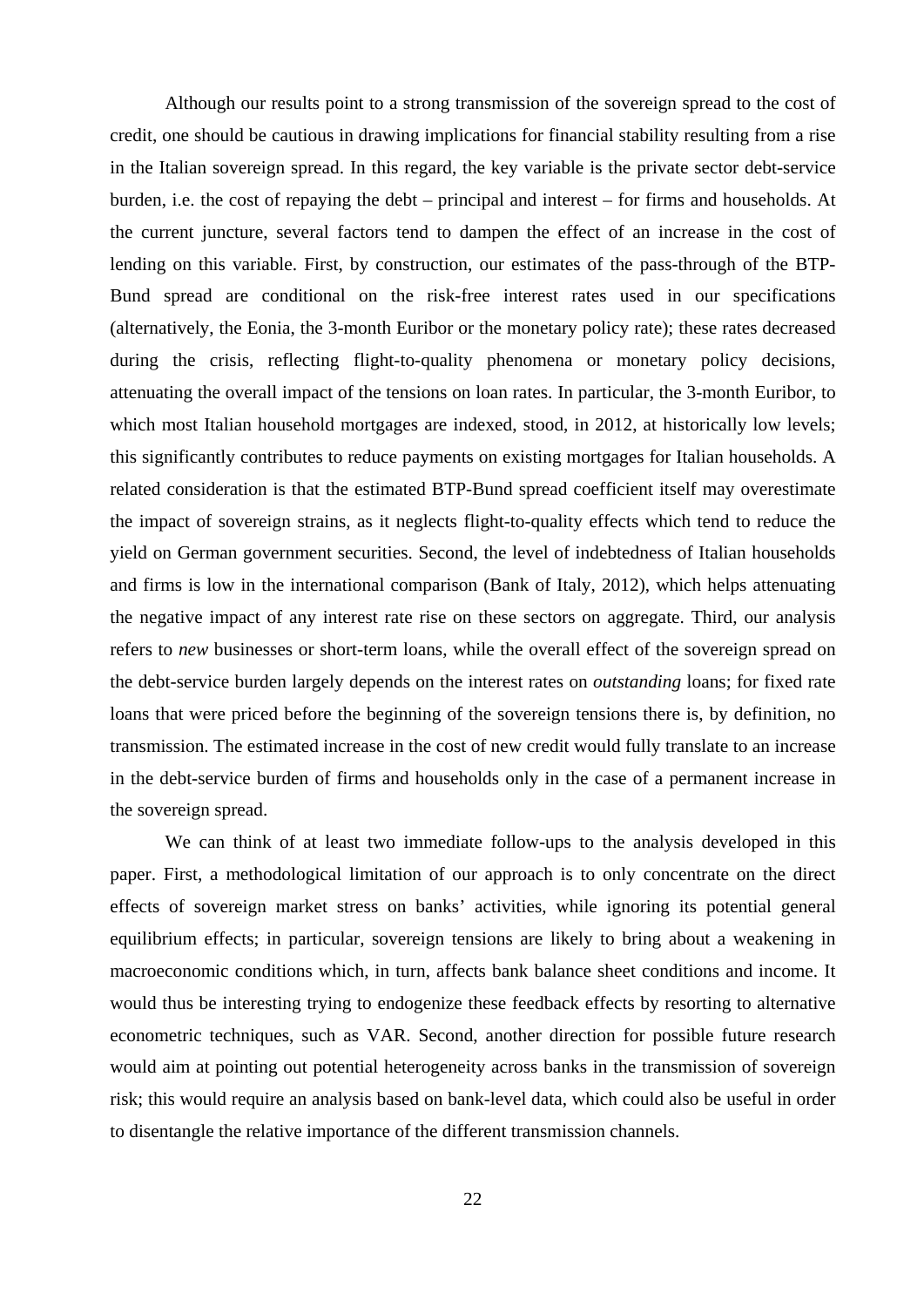#### **REFERENCES**

- Albertazzi, U. and D.J. Marchetti (2010), "Credit Supply, Flight to Quality and Evergreening: An Analysis of Bank-Firm Relationships after Lehman", *Temi di discussione*, Banca d'Italia, No. 756.
- Albertazzi U. and Gambacorta L. (2009), "Bank Profitability and the Business Cycle", *Journal of Financial Stability*, Vol. 5, pp. 393-409.
- Angelini, P., Nobili A. and Picillo C. (2011), "The Interbank Market After August 2007: What Has Changed, and Why?", *Journal of Money, Credit and Banking*, 43, pp. 923–958.
- Arellano, M. and S. Bond (1991), "Some Tests of Specification for Panel Data: Monte Carlo Evidence and an Application to Employment Equations", *Review of Economic Studies*, Wiley Blackwell, vol. 58(2), pp. 277-97, April.
- Bank of Italy (2011), *Financial Stability Review*, No. 2, November, 2011.
- Bank of Italy (2012), *Financial Stability Review*, No. 3, April, 2012.
- Bofondi, M. and T. Ropele (2011), "Macroeconomic determinants of bad loans: evidence from Italian banks" in Bank of Italy, *Occasional Paper* No. 89.
- Casolaro, L. and L. Gambacorta (2005), "Un modello econometrico per il credito bancario alle famiglie in Italia", *Moneta e Credito*, Vol. 58, No. 229, March 2005, pp. 29-56.
- Casolaro, L. and Gambacorta L. (2005), "Redditività bancaria e ciclo economica", *Bancaria*, No. 3, pp. 19-27.
- Casolaro, L., G. Eramo and L. Gambacorta "Un modello econometrico per il credito bancario alle imprese in Italia", *Moneta e Credito*, Vol. 59, No. 234, pp. 151-83.
- Cottarelli, C. e A. Kourelis (1994), "Financial Structure, Bank Lending Rates, and the Transmission Mechanism of Monetary Policy", *IMF Staff Papers*, Vol. 41, No. 4.
- De Bondt, G. J. (2005), "Interest Rate Pass-Through: Empirical Results for the Euro Area", *German Economic Review*, Vol. 6, pp. 37–78.
- Del Giovane, P., G. Eramo, and A. Nobili (2011), "Disentangling demand and supply in credit developments: A survey-based analysis for Italy", *Journal of Banking & Finance*, Vol. 35(10), pp. 2719-2732, October.
- Demirgüç-Kunt A. and Huizinga H. (1999), "Determinants of Commercial Bank Interest Margins and Profitability: Some International Evidence", *The World Bank Economic Review* , Vol. 13, pp. 430-55.
- Favero C.A, F. Giavazzi and L. Spaventa (1997) "High Yields: The Spread on German Interest Rates", *The Economic Journal* 105, pp. 956-986.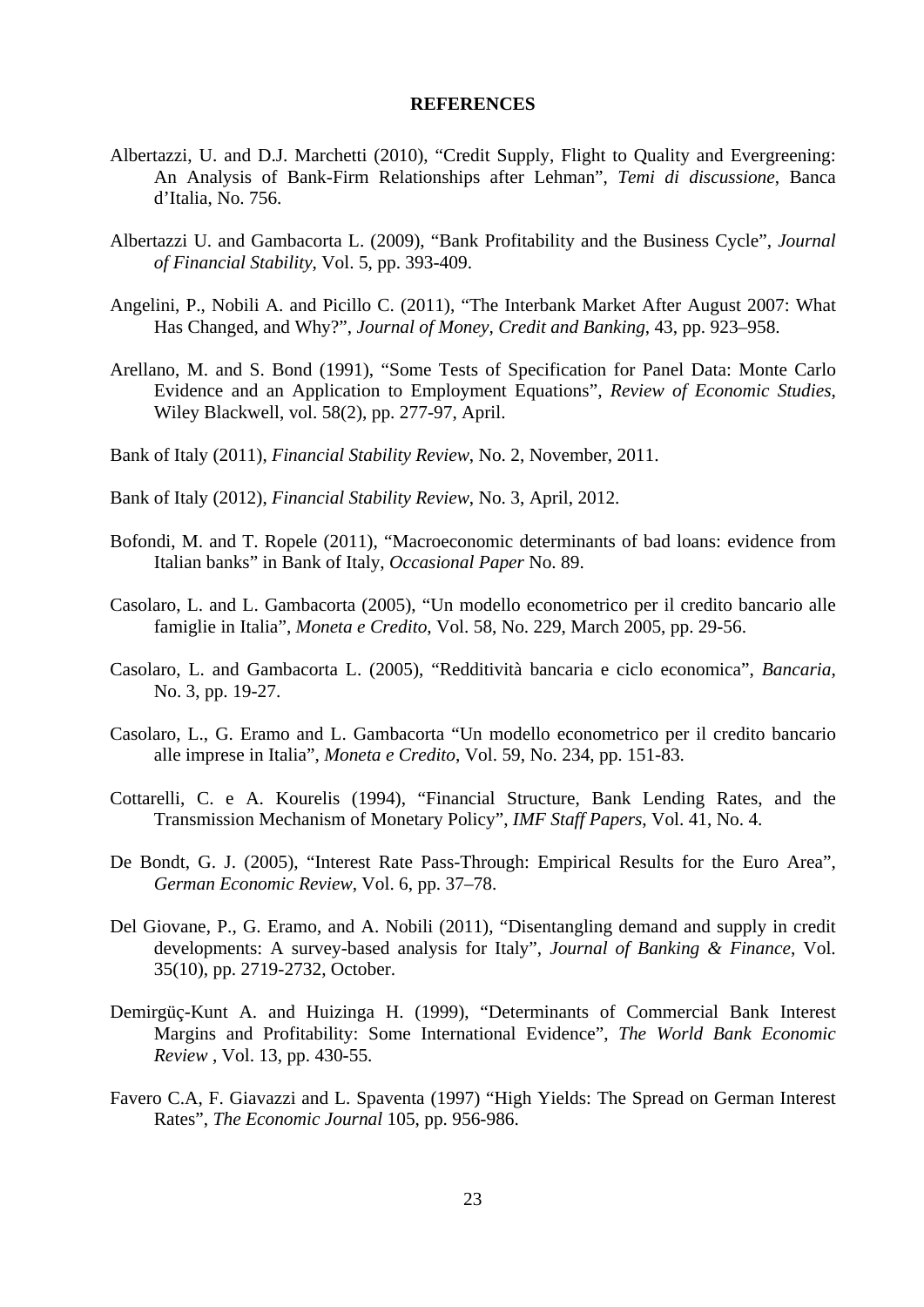- González-Páramo, J. M. (2011), "The ECB's monetary policy during the crisis", *Closing speech at the Tenth Economic Policy Conference*, Málaga, 21 October.
- Holton, S., M. Lawless, and F. McCann (2012), "Credit demand, supply and conditions: A tale of three crises", *Central Bank of Ireland working paper,* March.
- Kok Sørensen, C. and T. Werner (2006) "Bank interest rate pass-through in the euro area: a cross country comparison", ECB Working Paper series, No. 580.
- Marotta, G. (2010), "Lending Interest Rate Pass-Through in the Euro Area: A Data-Driven Tale", *Empirical Economics Letters*, 9(1), pp. 89-98.
- Panetta, F. et al. (2009), "The impact of sovereign credit risk on bank funding conditions", *CGFS Papers*, No. 43, July 2011.
- Panetta, F. et al. (2011), "An assessment of financial sector rescue programmes", *Questioni di Economia e Finanza (Occasional papers)*, No. 47, July 2009.
- Panetta, F. and F. M. Signoretti (2009), "Domanda e offerta di credito in Italia durante la crisi finanziaria", *Questioni di Economia e Finanza (Occasional papers)*, No. 63, July 2010.
- Reinhart, C. M. and K. S. Rogoff. (2011). "From Financial Crash to Debt Crisis." *American Economic Review*, 101(5), pp. 1676–1706.
- Wolff, Guntram B. (2011), "Is Recent Bank Stress Really Driven by the Sovereign Debt Crisis?", *Bruegel Policy Contribution*, Issue 2011/12, October 2011.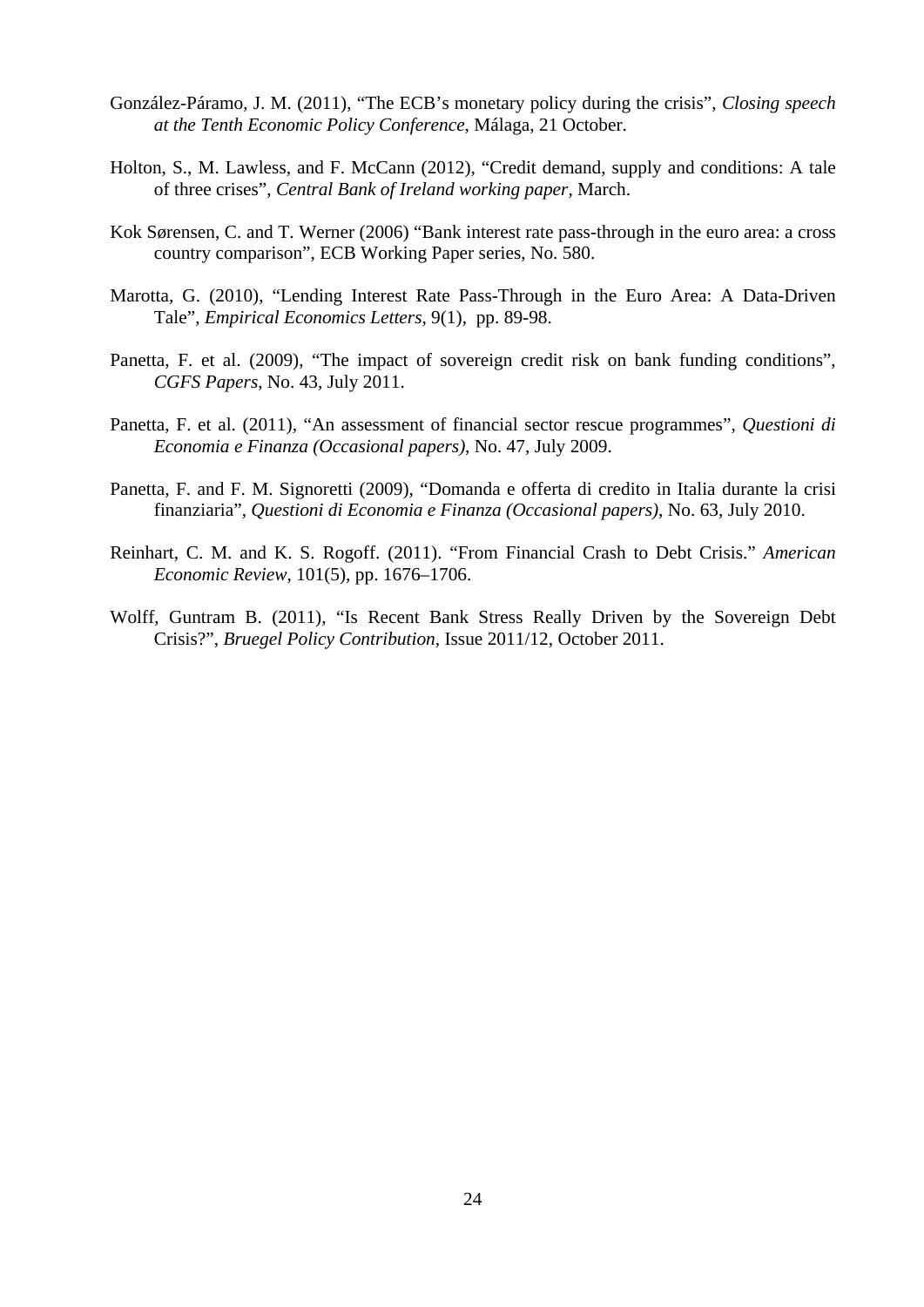#### **FIGURES AND TABLES**





Figure 2



Source: Bloomberg.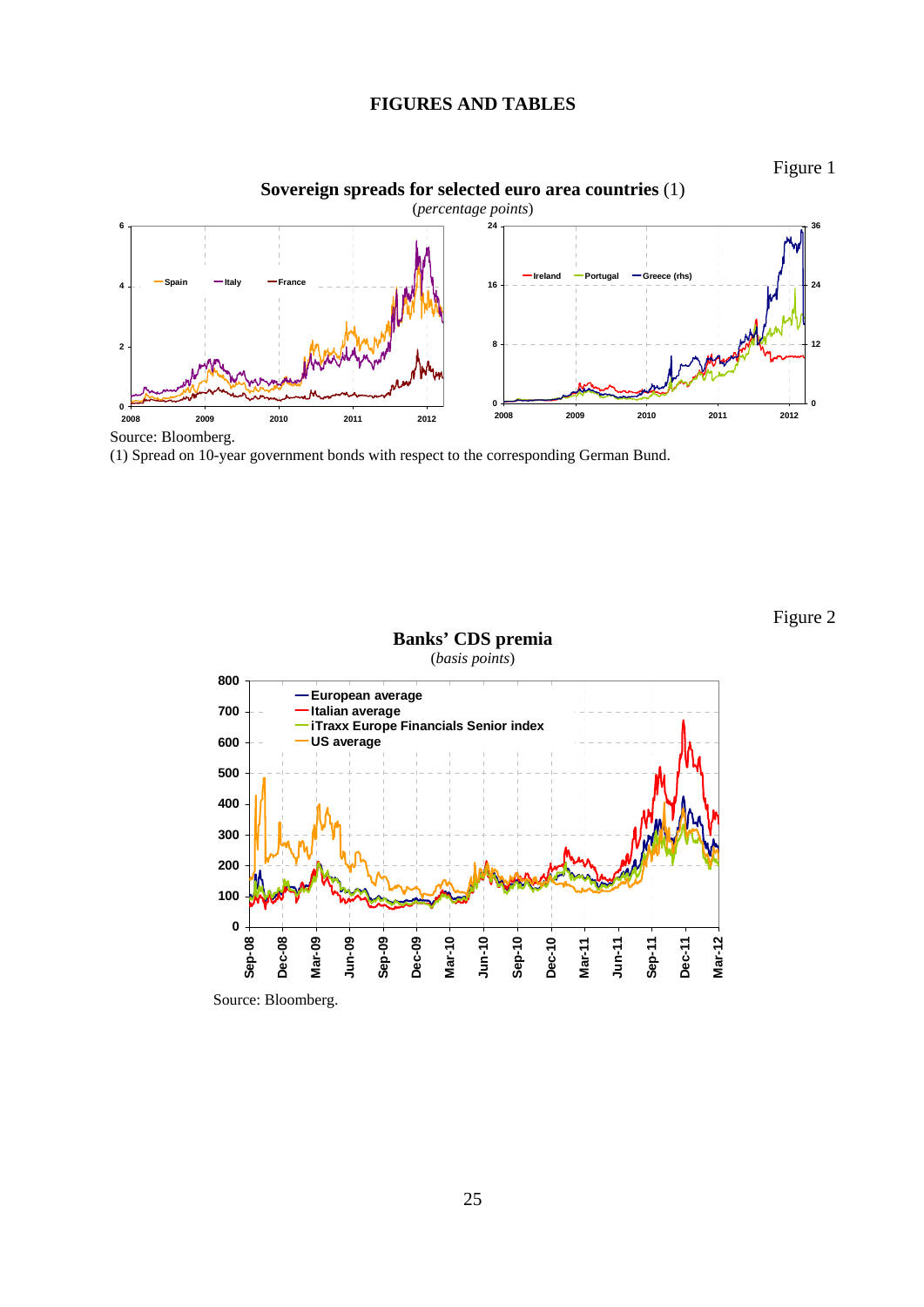

#### **Euro Area Bank Lending Survey: Italian panel (1)**

(*diffusion indices*)

Source: Banca d'Italia.

(1) Positive values indicate supply restriction compared with the previous quarter. Diffusion indices are constructed on the basis of the following weighting scheme:  $1 =$  tightened considerably,  $0.5$  = tightened somewhat,  $0$  = remained basically unchanged,  $-0.5$  = eased somewhat,  $-1$  = eased considerably. (2) Refers to the quarter ending at the time of the survey.

Figure 4



#### **C) Other channels (2)**

Source: Banca d'Italia, Euro Area Bank Lending Survey (Italian panel).

(1) For example, repos or secured transactions in derivatives. (2) For instance, any automatic rating downgrade affecting the bank following a sovereign downgrade or changes in the value of the domestic government's implicit guarantee, as well as spillover effects on other assets, including the loan book.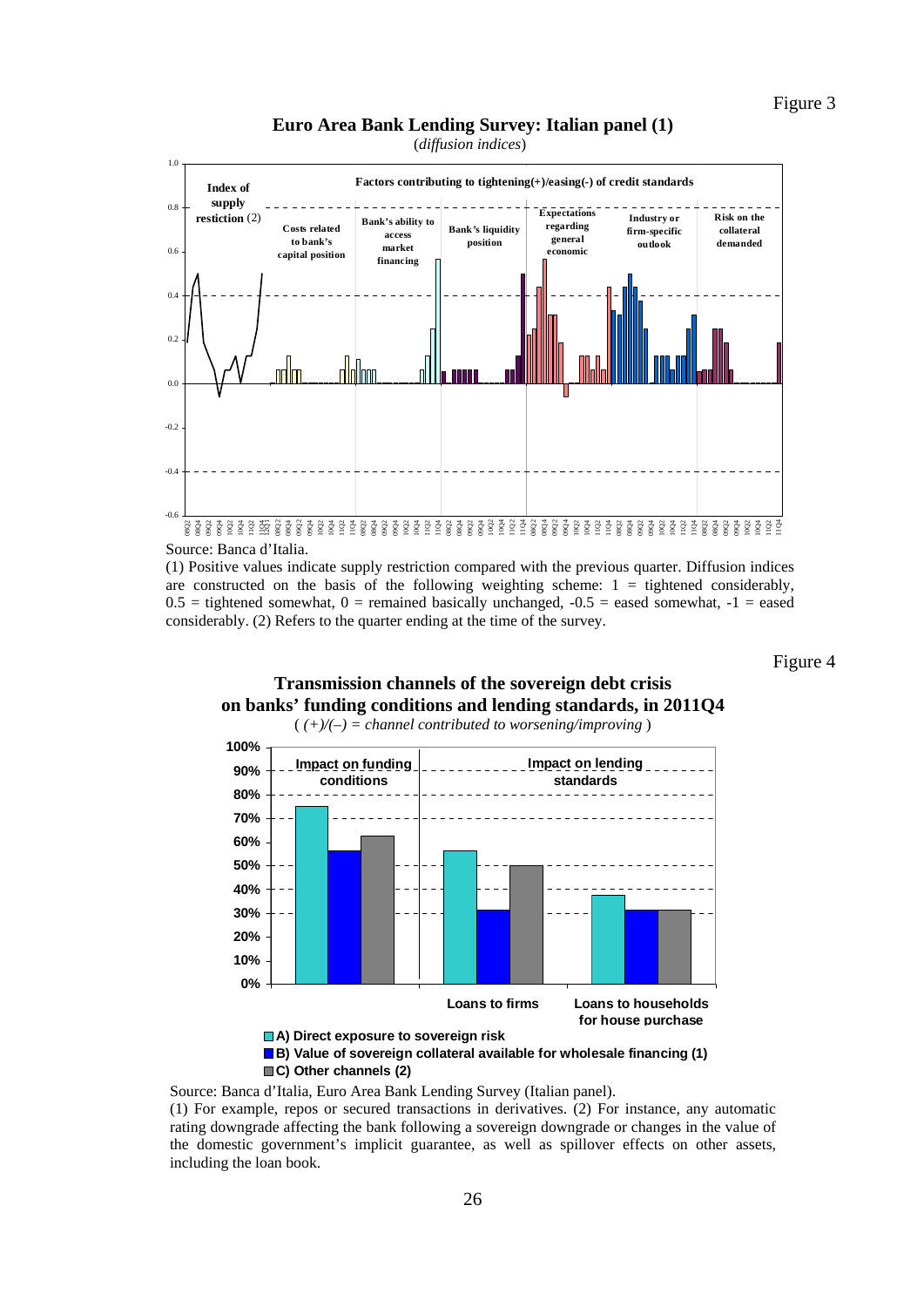# Figure 5

#### **Banks' cost of funding: selected technical forms**

(*percentage points; quarterly frequency*)



(b) Other items

**Debt securities**

**5**

**Repurchase agreements Monetary policy official rate (1) BTP-Bund spread (2)**

**1990Q4 1991Q4 1992Q4 1993Q4 1994Q4 1995Q4 1996Q4 1997Q4 1998Q4 1999Q4 2000Q4 2001Q4 2002Q4** Source: Banca d'Italia.

(1) Until 1999Q4 official discount rate (TUS) set by Banca d'Italia; minimum/fixed bid rate on Eurosystem MROs thereafter. (2) Spread on 10-year government bonds with respect to the corresponding German Bund, corrected by the difference in the 10-year swap rate in Italy and Germany for the pre-EMU period.

**2003Q4 2004Q4 2005Q4 2006Q4 2007Q4 2008Q4 2009Q4 2010Q4 2011Q4**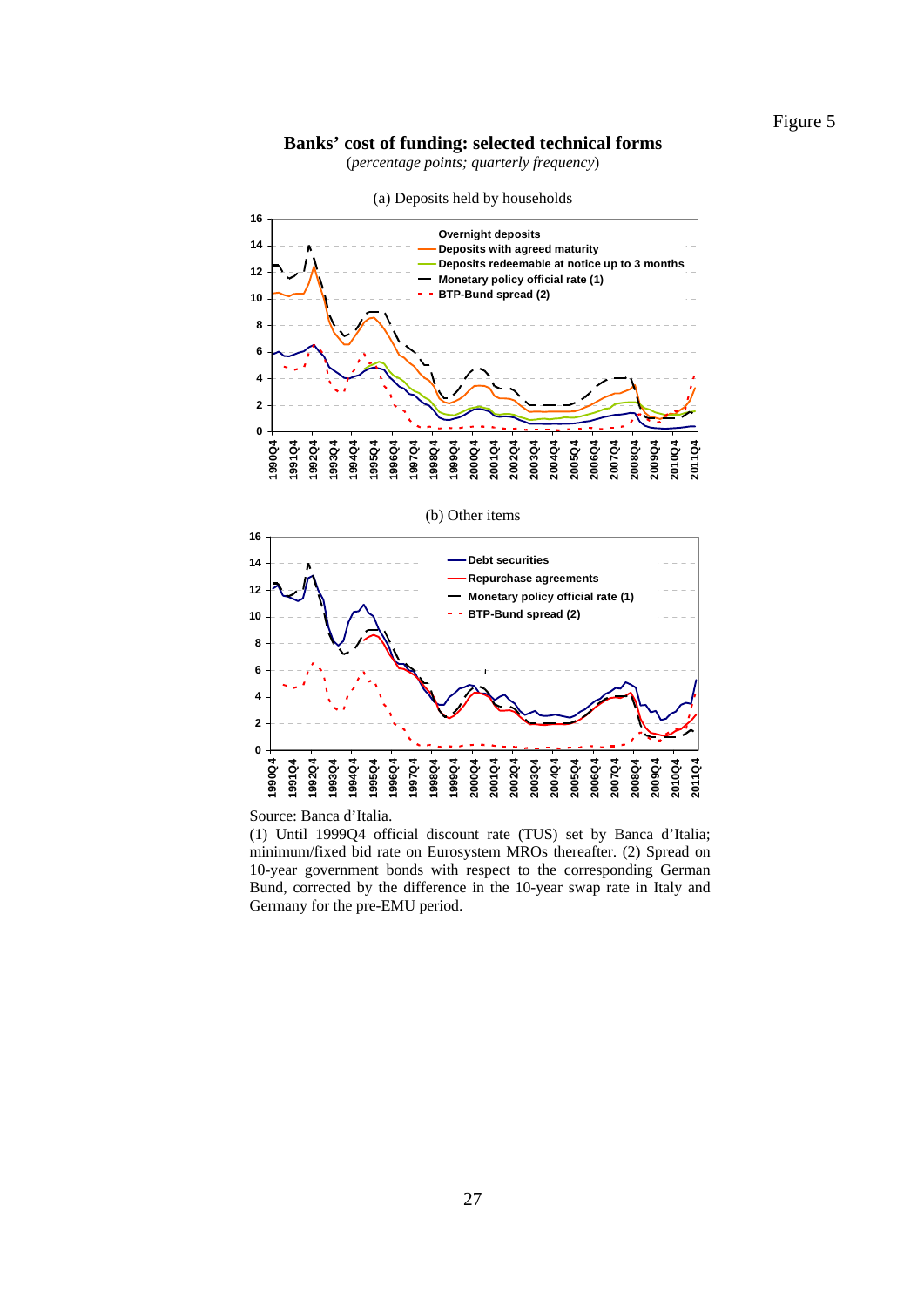# **Interest rates on loans**

(*percentage points; quarterly frequency*)



Source: Banca d'Italia

(1) Until 1999Q4 official discount rate (TUS) set by Banca d'Italia; minimum/fixed bid rate on Eurosystem MROs thereafter. (2) Spread on 10-year government bonds with respect to the corresponding German Bund, corrected by the difference in 10-year swap rate in Italy and Germany. (3) Average interest rate on outstanding loans in euro with maturity up to 1 year, including overdrafts. (4) Average interest rate on new loans to households for house purchases in euro, excluding overdrafts. (5) Average interest rate on outstanding loans in euro.

Figure 7



(1) Spread on 10-year government bonds with respect to the corresponding German Bund. (2) Spread corrected, for the pre-EMU period, with the difference between the Italian 10-year swap rate and the corresponding German rate for the pre-EMU period.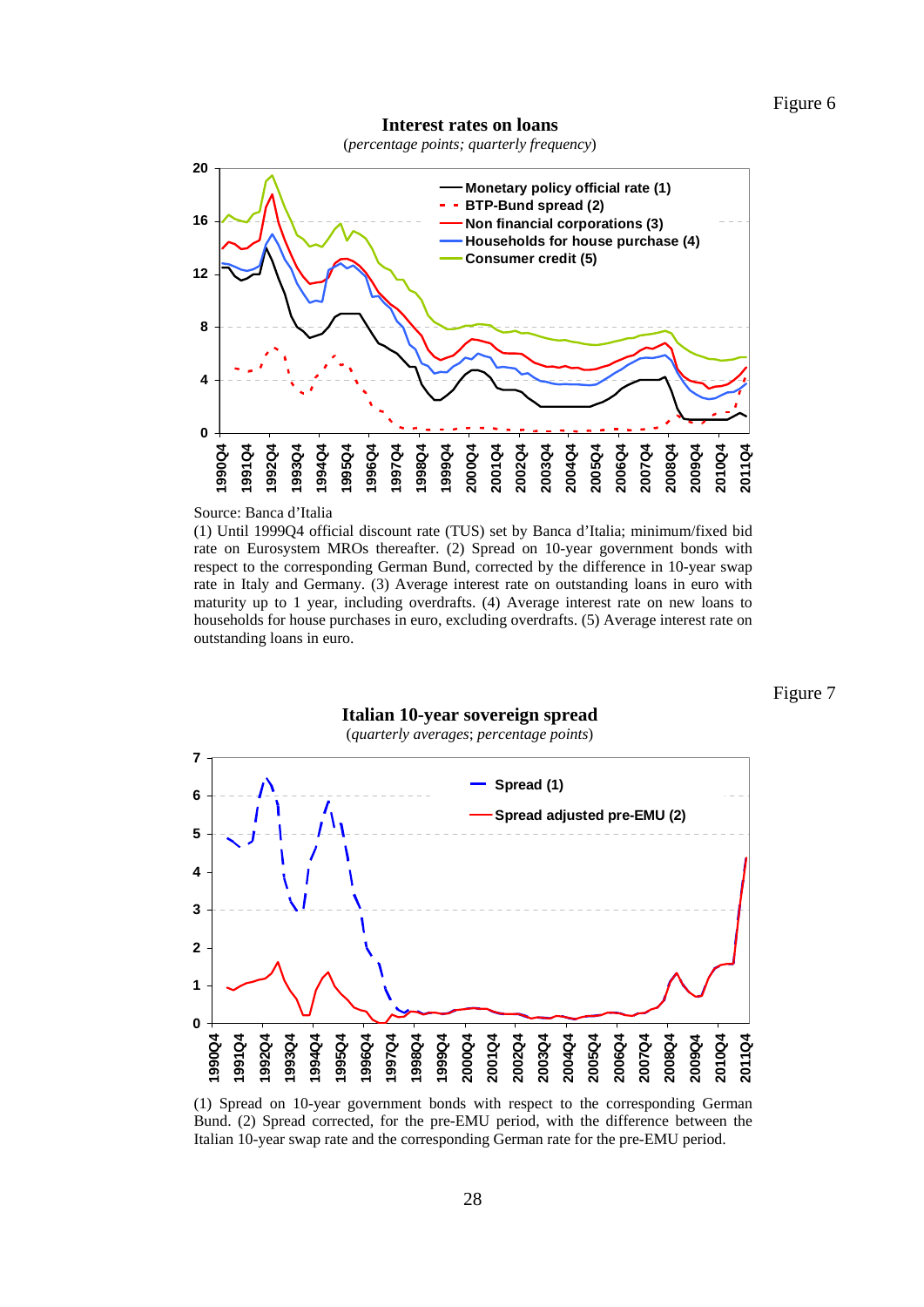Figure 8

#### **Counterfactual exercise: interest rates on loans**



Source: Authors' calculations.

(1) Average interest rate on outstanding loans in euro with maturity up to 1 year, including overdrafts. (2) Average interest rate on new loans to households for house purchases in euro, excluding overdrafts.



Source: Authors' calculations.

(1) The counterfactual series are obtained by adding back to the actual values of lending growth the contribution of the difference between the actual and the counterfactual BTP-Bund spread. The direct effect is calculated using the coefficient for the spread in the loan equation; the indirect or price effect is the contribution occurring via the effect of the spread on the loan rate and is thus calculated using the product between the coefficient of the spread in the equation for the loan rate and the coefficient of the loan rate in the equation for lending. This methodology does not take into account the autoregressive structure of the loan rate and credit growth; if these were included, the difference between actual lending growth and growth in the counterfactual exercise would be larger.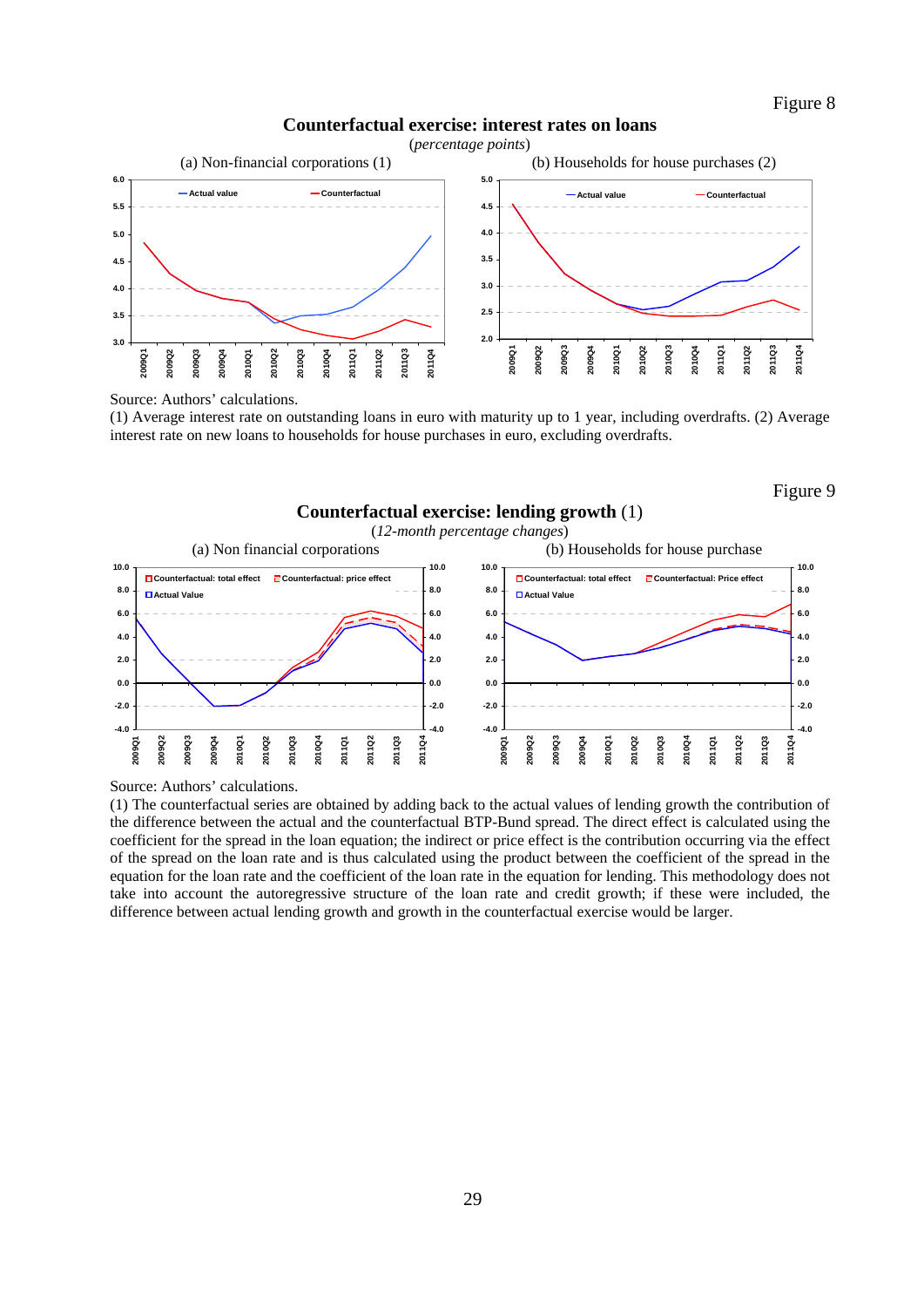#### Table 1

# **Results for funding rates**

|                                                                                                                                    |                          | <b>Households' deposits</b> |                          |                                |                              |                                    |                                              |                                                 |  |
|------------------------------------------------------------------------------------------------------------------------------------|--------------------------|-----------------------------|--------------------------|--------------------------------|------------------------------|------------------------------------|----------------------------------------------|-------------------------------------------------|--|
| <b>Explanatory variables</b>                                                                                                       |                          | overnight                   | with agreed<br>maturity  |                                | Repurchase<br>agreements     |                                    | <b>Bank bonds</b>                            |                                                 |  |
|                                                                                                                                    | (i)                      | (ii)                        | (iii)                    | (iv)                           | (v)                          | (vi)                               | (vii)                                        | (viii)                                          |  |
| Lagged dependent (t-1)                                                                                                             | $0.76$ ***               | $0.64$ ***                  | $0.56***$                | $0.41***$                      | $0.48$ ***                   | $0.28**$                           | $0.34*$                                      | $0.48***$                                       |  |
| Short-term interest rate (t)<br>Short-term interest rate (t-1)<br>Medium-term interest rate (t)<br>Medium-term interest rate (t-1) | $0.29***$<br>$-0.17$ *** | $0.24***$<br>$-0.10*$       | $0.52***$<br>$-0.19**$   | $0.42***$<br>$-0.01$           | $0.62$ ***<br>$-0.21$        | $0.58***$<br>0.02                  | $0.29$ **<br>$-0.12$<br>$0.56***$<br>$-0.19$ | $0.26$ **<br>$-0.16$ **<br>$0.51***$<br>$-0.13$ |  |
| <b>BTP-Bund spread (t)</b><br>BTP-Bund spread (t) * Dummy sov crisis<br>BTP-Bund spread (t) * Dummy pre EMU                        | $0.04***$                | 0.02<br>$-0.02$<br>0.15     | $0.34***$                | $0.17***$<br>$0.21$ **<br>0.20 |                              |                                    |                                              |                                                 |  |
| BTP-Bund spread (t-1)<br>BTP-Bund spread (t-1) * Dummy sov crisis<br>BTP-Bund spread (t-1) * Dummy pre EMU                         |                          |                             |                          |                                | $0.21***$                    | $0.14*$<br>$0.21***$<br>$-0.36$ ** | $0.71***$                                    | $0.58***$<br>$0.44 *$<br>$-0.70$ ***            |  |
| Dummy sov crisis<br>Dummy pre EMU                                                                                                  |                          | $0.08$ **<br>$0.17**$       |                          | $-0.02$<br>$0.26*$             |                              | $-0.06$<br>$-0.01$                 |                                              | $-0.48$<br>0.22                                 |  |
| <b>Adjusted R-squared</b><br>Sample (adjusted)                                                                                     | 0.996                    | 0.996<br>1993Q3 - 2011Q4    | 0.996<br>1993Q3 - 2011Q4 | 0.996                          | 0.996<br>1995Q3 - 2011Q4     | 0.997                              | 0.987<br>1993Q3 - 2011Q4                     | 0.993                                           |  |
|                                                                                                                                    |                          |                             |                          |                                | BTP-Bund spread pass-through |                                    |                                              |                                                 |  |
| After 1 year (during sovereign crisis)                                                                                             | 0.14                     | 0.00                        | 0.73                     | 0.63                           | 0.39                         | 0.49                               | 1.05                                         | 1.85                                            |  |

*Note.* All regressions include a constant term and time dummies for outliers. *Short-term interest* rate is the 3-month interbank rate. *Medium-term interest rate* is the 3-year swap rate. The BTP-Bund spread is calculated at the 10-year maturity and is corrected by the difference between the 10-year swap rate in Italy and Germany. The 1-year BTP-Bund spread pass-through is calculated assuming *Dummy sov\_crisis* = 1.

**Long-run** 1.07 **1.07** 0.42 1.07

#### Table 2

# **Results for loan rates**

| <b>Explanatory variables</b>             | Loans to firms |            | Loans to households<br>for house purchase |             |               | <b>Consumer credit and</b><br>other loans to<br>households |  |  |
|------------------------------------------|----------------|------------|-------------------------------------------|-------------|---------------|------------------------------------------------------------|--|--|
|                                          | (i)            | (ii)       | (iii)                                     | (iv)        | (v)           | (vi)                                                       |  |  |
| Lagged dependent (t-1)                   | $0.67***$      | $0.52***$  | $0.85***$                                 | $0.81***$   | $0.92***$     | $0.93***$                                                  |  |  |
| Short-term interest rate (t)             | $0.78***$      | $0.74***$  | $0.57***$                                 | $0.56***$   | $0.71***$     | $0.69***$                                                  |  |  |
| Short-term interest rate (t-1)           | $-0.43$ **     | $-0.27$    | $-0.49$ ***                               | $-0.46$ *** | $-0.62$ ***   | $-0.64$ ***                                                |  |  |
| Long-term interest rate (t)              |                |            | 0.05                                      | 0.03        |               |                                                            |  |  |
| Unemployment rate (t)                    | 0.03           | $0.05*$    | $-0.03$                                   | $-0.02$     |               |                                                            |  |  |
| GDP, 12-month growth (t-1)               | 0.01           | $-0.02$    |                                           |             | $0.04*$       | $0.05$ **                                                  |  |  |
| GDP, 12-month growth (t-2)               |                |            | $0.03*$                                   | 0.03        |               |                                                            |  |  |
| Disposable income, 12-month growth (t-1) |                |            |                                           |             | $0.01***$     | $0.01$ **                                                  |  |  |
| BTP-Bund spread (t-1)                    | $0.21***$      | $-0.15$    | $0.17***$                                 | $-0.01$     | $0.16***$     | $0.36*$                                                    |  |  |
| BTP-Bund spread (t-1) * Dummy sov_crisis |                | $0.66***$  |                                           | $0.29***$   |               | $-0.22$                                                    |  |  |
| BTP-Bund spread (t-1) * Dummy pre EMU    |                | $0.51***$  |                                           | $0.30*$     |               | $-0.04$                                                    |  |  |
| Dummy sov crisis                         |                | $-0.78***$ |                                           | $-0.33***$  |               | $-0.02$                                                    |  |  |
| Dummy pre_EMU                            |                | 0.18       |                                           | 0.17        |               | 0.01                                                       |  |  |
| <b>Adjusted R-squared</b>                | 0.994          | 0.995      | 0.995                                     | 0.995       | 0.997         | 0.997                                                      |  |  |
| Sample (adjusted)                        | 1991Q3-2011Q4  |            | 1991Q3-2011Q4                             |             | 1991Q3-2011Q4 |                                                            |  |  |
|                                          |                |            | BTP-Bund spread pass-through              |             |               |                                                            |  |  |
| After 1 year (during sovereign crisis)   | 0.51           | 0.97       | 0.53                                      | 0.83        | 0.57          | 0.50                                                       |  |  |
| Long-run                                 | 0.64           |            | 1.12                                      |             | 2.00          |                                                            |  |  |

*Note.* All regressions include a constant term and time dummies for outliers. *Short-term interest rate* is the official monetary policy interest rate (the official discount rate of the Bank of Italy until 1998Q4 and the minimum interest rate on ECB main refinancing operations since 1999Q1). *Long-term interest rate* is the 10-year swap rate. The BTP-Bund spread is calculated at the 10-year maturity and is corrected by the difference between the 10-year swap rate in Italy and Germany. The 1-year BTP-Bund spread pass-through is calculated assuming *Dummy sov\_crisis* = 1.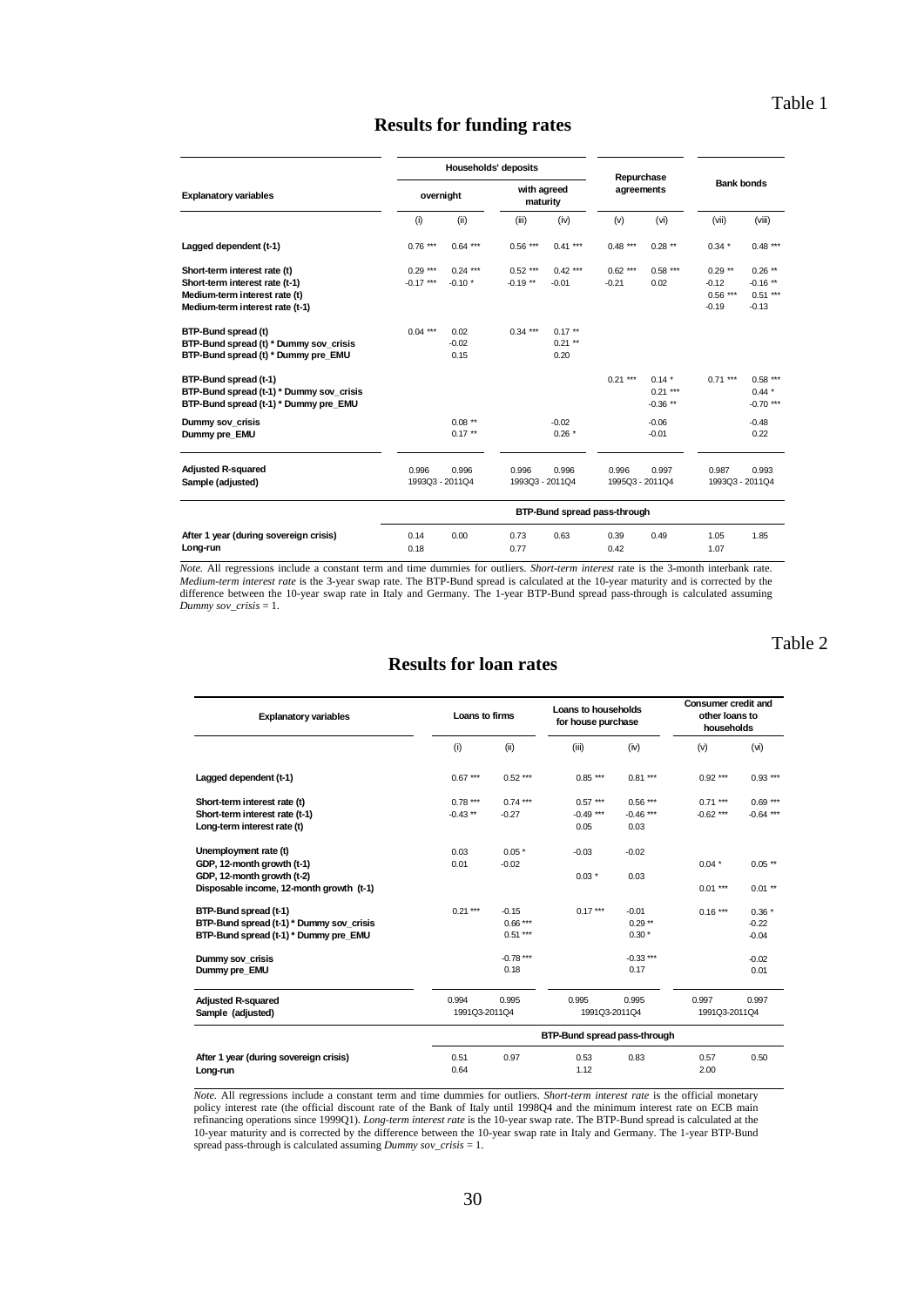# **Results for lending growth**

| <b>Explanatory variables</b>                                                                                                                                           | Loans to firms          | Loans to<br>households for<br>house purchase |
|------------------------------------------------------------------------------------------------------------------------------------------------------------------------|-------------------------|----------------------------------------------|
|                                                                                                                                                                        | (i)                     | (ii)                                         |
| Lagged dependent (t-1)                                                                                                                                                 | $0.821***$              | $0.842***$                                   |
| Loan rate - short-term interest rate spread (t-1)<br>Short-term interest rate (t-1)                                                                                    | $-0.010$ ***<br>0.000   |                                              |
| Loan rate - short-term interest rate spread (t-2)<br>Short-term interest rate (t-2)                                                                                    |                         | $-0.008$ *<br>$-0.005$ ***                   |
| Firms' financing needs, 3-month change (t-3)<br>GDP, 12-month growth (t)<br>GDP, 12-month growth (t-4)<br>House prices, 12-month growth (t-8)<br>Unemployment rate (t) | $0.077**$<br>$0.002$ ** | $0.003$ **<br>$0.002$ **<br>$0.011***$       |
| BTP-Bund spread (t-1)                                                                                                                                                  | $-0.007$ ***            | $-0.010**$                                   |
| <b>Adjusted R-squared</b><br>Sample (adjusted)                                                                                                                         | 0.893<br>1991Q3-2011Q4  | 0.942<br>1991Q3-2011Q4                       |

*Note.* All regressions include a constant term and time dummies for outliers. *Short-term interest rate* is the e-MID interbank interest rate. The BTP-Bund spread is calculated at the 10-year maturity and is corrected by the difference between the 10-year swap rate in Italy and Germany. *Firms' financing needs* is the ratio between the corporate sector's investments and gross operating profit.

#### Table 4

# **Results for banks' income statements**

| <b>Explanatory variables</b>                | Net interest income |                     | Non-interest income and<br>other revenues |                     | Loan-loss provisions |                     |  |
|---------------------------------------------|---------------------|---------------------|-------------------------------------------|---------------------|----------------------|---------------------|--|
|                                             | All banks           | 5 largest<br>groups | All banks                                 | 5 largest<br>groups | All banks            | 5 largest<br>groups |  |
|                                             | (i)                 | (ii)                | (iii)                                     | (iv)                | (v)                  | (vi)                |  |
| Lagged dependent (t-1)                      | $-0.08$             | 0.02                | $-0.11$                                   | 0.00                | $0.29***$            | $0.26$ **           |  |
| Lagged dependent (t-2)                      | $0.42***$           | $0.37***$           |                                           |                     |                      |                     |  |
| Short-term interest rate (t-1)              | $0.03***$           | $0.03***$           | $-0.06$ **                                | $-0.05*$            |                      |                     |  |
| Long-term interest rate, 3-month change (t) | $0.03***$           | 0.01                | $-0.24$ ***                               | $-0.23$ ***         | 0.00                 | 0.00                |  |
| GDP (t-1)                                   | $0.68***$           | $0.36***$           | 0.51                                      | 0.18                |                      |                     |  |
| GDP, 3-month growth (t-1)                   |                     |                     |                                           |                     | $-0.09$ **           | $-0.08$ **          |  |
| Unemployment rate (t-1)                     |                     |                     |                                           |                     | 0.03                 | 0.03                |  |
| Stock price index (t-1)                     |                     |                     | $0.55***$                                 | $0.61***$           |                      |                     |  |
| Stock market volatility/100                 |                     |                     |                                           |                     | $0.06*$              | $0.08***$           |  |
| BTP-Bund spread (t-1)                       | $0.02*$             | $-0.04$ ***         | 0.02                                      | $-0.02$ ***         | $0.26***$            | $0.25***$           |  |
| <b>Adjusted R-squared</b>                   | 0.838               | 0.682               | 0.870                                     | 0.829               | 0.616                | 0.584               |  |
| Sample (adjusted)                           | 1991Q3-2011Q4       |                     | 1991Q3-2011Q4                             |                     | 1991Q3-2011Q4        |                     |  |

*Note.* All regressions include a constant term, seasonal dummies and time dummies for outliers. *Short-term interest rate* is the e-MID interbank interest rate. *Long-term interest rate* is the yield on 10-year Italian government bonds. The BTP-Bund spread is calculated at the 10-year maturity and is corrected by the difference between the 10-year swap rate in Italy and Germany. *Stock price* refers to the main Italian stock exchange index. *Stock market volatility* is calculated as the implicit standard deviation of the options on the *stock price*.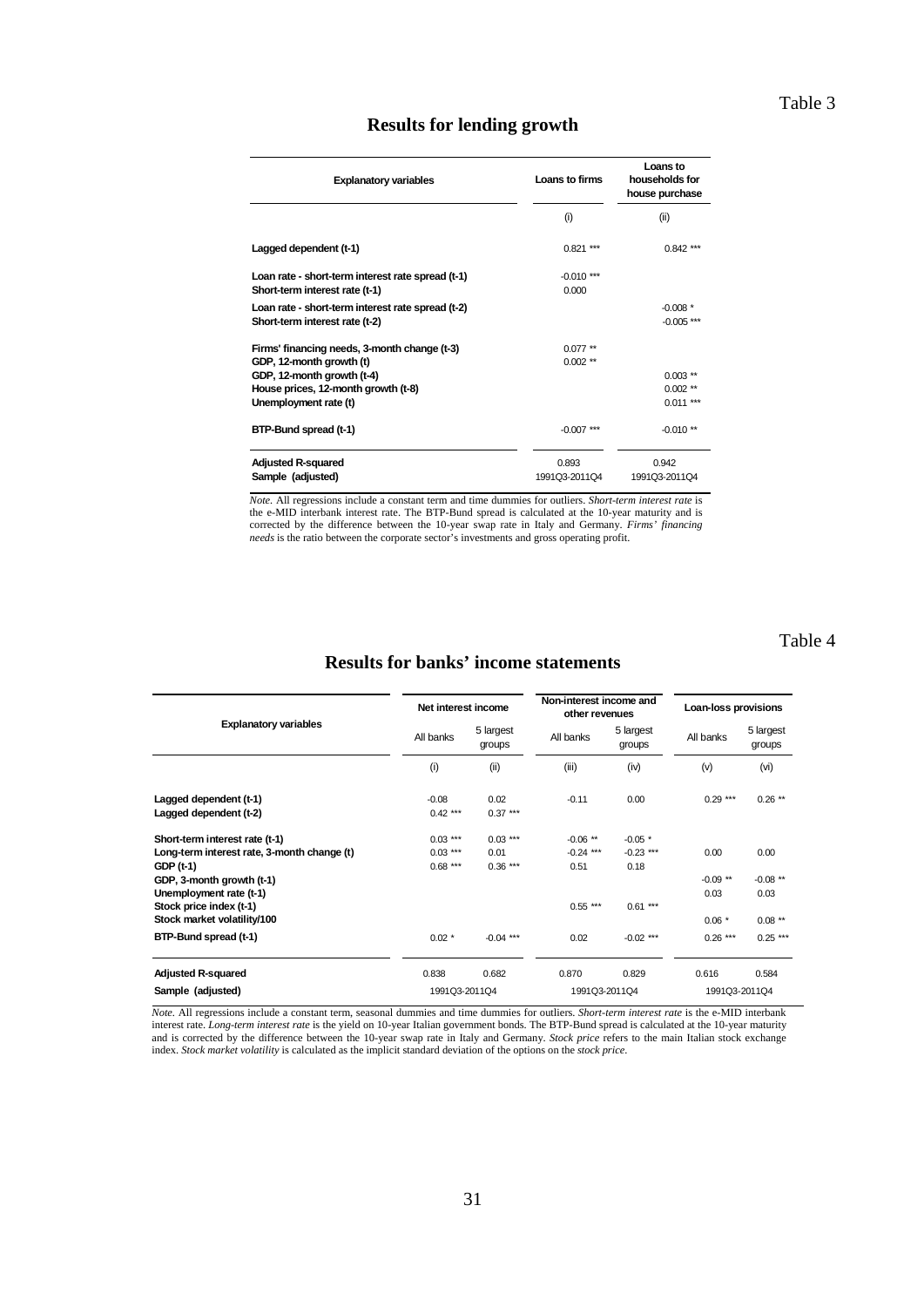#### **APPENDIX**

# Table A1

# **Results for funding rates (monthly data)**

|                                                                                                                                    |                             | households' deposits       |                                         |                                |                                        |                                                 |  |  |
|------------------------------------------------------------------------------------------------------------------------------------|-----------------------------|----------------------------|-----------------------------------------|--------------------------------|----------------------------------------|-------------------------------------------------|--|--|
| <b>Explanatory variables</b>                                                                                                       | overnight                   |                            |                                         | with agreed maturity           | Yield on banks'<br>bond                |                                                 |  |  |
|                                                                                                                                    | (i)                         | (ii)                       | (iii)                                   | (iv)                           | (v)                                    | (vi)                                            |  |  |
|                                                                                                                                    |                             | memo:<br>quarterly<br>data |                                         | memo:<br>quarterly<br>data     |                                        | memo:<br>quarterly<br>data                      |  |  |
| Lagged dependent (t-1)                                                                                                             | $0.78***$                   | $0.64***$                  | $0.69***$                               | $0.41***$                      | $0.48***$                              | $0.48***$                                       |  |  |
| Short-term interest rate (t)<br>Short-term interest rate (t-1)<br>Medium-term interest rate (t)<br>Medium-term interest rate (t-1) | $0.13***$<br>$-0.05$        | $0.24$ ***<br>$-0.10$ *    | $0.21***$<br>0.00                       | $0.42$ ***<br>$-0.01$          | 0.08<br>0.02<br>$0.54***$<br>$-0.19**$ | $0.26$ **<br>$-0.16$ **<br>$0.51***$<br>$-0.13$ |  |  |
| BTP-Bund spread (t)<br>BTP-Bund spread (t) * Dummy sov crisis<br>BTP-Bund spread (t) * Dummy pre EMU                               | 0.00<br>$-0.01$<br>$0.07 *$ | 0.02<br>$-0.02$<br>0.15    | $0.09*$<br>$0.11**$<br>$0.11 *$         | $0.17$ **<br>$0.21$ **<br>0.20 |                                        |                                                 |  |  |
| BTP-Bund spread (t-1)<br>BTP-Bund spread (t-1) * Dummy sov crisis<br>BTP-Bund spread (t-1) * Dummy pre EMU                         |                             |                            |                                         |                                | $0.55***$<br>0.25<br>$-0.25$ *         | $0.58***$<br>$0.44$ *<br>$-0.70$ ***            |  |  |
| Dummy sov_crisis<br>Dummy pre_EMU                                                                                                  | $0.04***$<br>$0.15***$      | $0.08***$<br>$0.17$ **     | 0.00<br>$0.16***$                       | $-0.02$<br>$0.26$ *            | $-0.57$ *<br>$0.19*$                   | $-0.48$<br>0.22                                 |  |  |
| <b>Adjusted R-squared</b>                                                                                                          | 0.997<br>1993M4-            | 0.996                      | 0.998<br>1993M4-                        | 0.996                          | 0.988<br>1993M4-                       | 0.993                                           |  |  |
| Sample (adjusted)                                                                                                                  | 2011M12                     |                            | 2011M12<br>BTP-Bund spread pass-through |                                | 2011M12                                |                                                 |  |  |
| After 1 year (during sovereign crisis)                                                                                             | 0.00                        | 0.00                       | 0.63                                    | 0.63                           | 1.53                                   | 1.85                                            |  |  |

*Note.* All regressions include a constant term and time dummies for outliers. *Short-term interest* rate is the 3-month interbank rate. *Medium-term interest rate* is the 3-year swap rate. The BTP-Bund spread is calculated at the 10-year maturity and is corrected by the difference between the 10-year swap rate in Italy and Germany. The 1-year BTP-Bund spread pass-through is calculated assuming *Dummy sov\_crisis* = 1.

#### Table A2

#### **Results for loan rates: alternative measures of sovereign tensions (quarterly data)**

|                                               |                                                                   | Interest rate on loans to firms |                                                        | Interest rate on loans to households for house<br>purchase          |                                                        |                                |  |
|-----------------------------------------------|-------------------------------------------------------------------|---------------------------------|--------------------------------------------------------|---------------------------------------------------------------------|--------------------------------------------------------|--------------------------------|--|
| Alternative measures of<br>sovereign risk (x) | Regression<br>without<br>interactions<br>(column i of<br>Table 2) |                                 | Regression with interactions<br>(column ii of Table 2) | Regression<br>without<br>interactions<br>(column iii of<br>Table 2) | Regression with interactions<br>(column iv of Table 2) |                                |  |
|                                               | $x(t-1)$                                                          | $x(t-1)$                        | $x(t-1)$ * dummy<br>sov crisis                         | $x(t-1)$                                                            | $x(t-1)$                                               | $x(t-1)$ * dummy<br>sov crisis |  |
|                                               | (i)                                                               | (ii)                            | (iiii)                                                 | (iv)                                                                | (v)                                                    | (vi)                           |  |
| 10-year BTP-Bund spread (Baseline)            | ***<br>0.21                                                       | $-0.15$                         | 0.66<br>***                                            | ***<br>0.17                                                         | $-0.01$                                                | $0.29$ **                      |  |
| 5-year BTP-Bund spread                        | ***<br>0.21                                                       | $-0.14$                         | ***<br>0.57                                            | 0.19<br>***                                                         | $0.16$ *                                               | 0.09                           |  |
| 3-year BTP-Bund spread                        | 0.13                                                              | $-0.01$                         | 0.41<br>$*$                                            | 0.09                                                                | 0.03                                                   | $0.22$ *                       |  |
| 10-year BTP yield                             | $0.08$ *                                                          | $-0.06$                         | ***<br>0.67                                            | 0.08                                                                | $-0.09$                                                | $0.34$ *                       |  |
| 5-year BTP yield                              | ***<br>0.15                                                       | 0.01                            | ***<br>0.46                                            | $0.11$ *                                                            | $-0.03$                                                | $0.23$ *                       |  |
| 3-year BTP yield                              | 0.14<br>***                                                       | $-0.04$                         | ***<br>0.45                                            | 0.08                                                                | $-0.08$                                                | $0.28***$                      |  |
| 10-year BTP-IRS spread                        | 0.22<br>***                                                       | 0.09                            | $*$<br>0.51                                            | 0.16<br>***                                                         | $-0.28$                                                | $0.64$ ***                     |  |
| 5-year BTP-IRS spread                         | 0.28<br>***                                                       | 0.05                            | 0.48<br>**                                             | $0.20$ **                                                           | 0.03                                                   | 0.28                           |  |
| 3-year BTP-IRS spread                         | 0.15                                                              | $-0.01$                         | $0.46$ **                                              | 0.08                                                                | $-0.04$                                                | $0.31***$                      |  |
| 10-year BTP-OAT spread                        | ***<br>0.22                                                       | $-0.16$                         | 0.76<br>***                                            | $0.18$ **                                                           | $-0.13$                                                | $0.48$ *                       |  |
| 5-year BTP-OAT spread                         | ***<br>0.26                                                       | $-0.08$                         | $***$<br>0.61                                          | 0.20<br>***                                                         | 0.15                                                   | 0.16                           |  |
| 3-year BTP-OAT spread                         | 0.14                                                              | $-0.06$                         | 0.49<br>$*$                                            | 0.08                                                                | 0.02                                                   | 0.25                           |  |
| Not adjusted 10-year BTP-Bund spread          | ***<br>0.11                                                       | $-0.17$                         | 0.68<br>***                                            | $0.12***$                                                           | $-0.10$                                                | $0.39$ **                      |  |
| Not adjusted 5-year BTP-Bund spread           | ***<br>0.13                                                       | $-0.15$                         | 0.58<br>***                                            | 0.15<br>***                                                         | 0.15                                                   | 0.11                           |  |
| Not adjusted 3-year BTP-Bund spread           | 0.10<br>***                                                       | $-0.10$                         | 0.50<br>***                                            | 0.13<br>***                                                         | $-0.09$                                                | $0.36$ **                      |  |

*Note*. The coefficients reported in the Table are obtained by re-estimating the equations in columns (*i*)-(*iv*) in Table 2 and substituting the 10-year BTP-Bund spread by the selected variables (all the remaining explanatory variables are kept unchanged). For the sake of comparison, the first row reports the coefficients for the baseline regression. *IRS* is the interest rate swap. *OAT* is the French sovereign bond.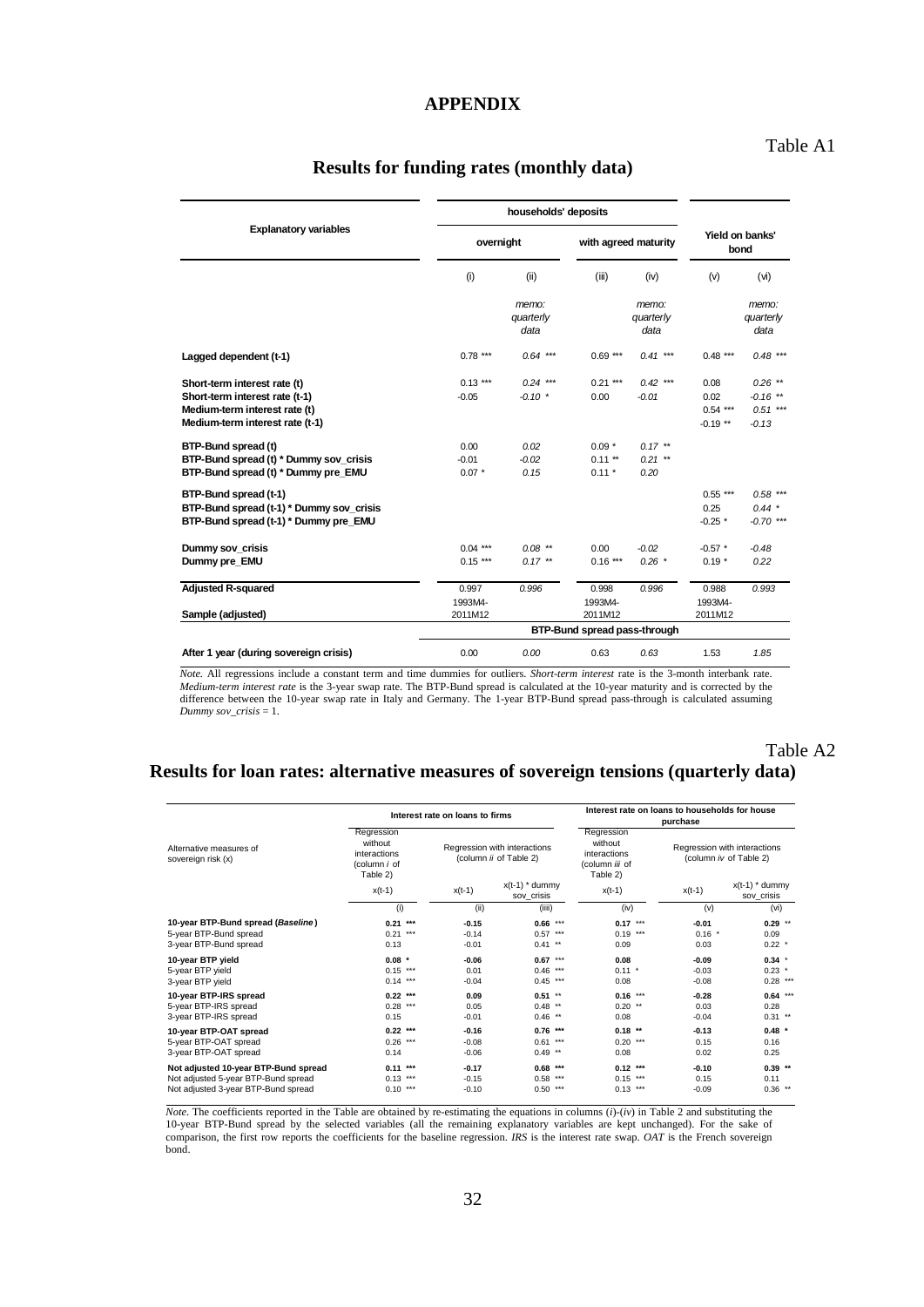#### **Results for loans rates to firms (monthly data)**

|                                                                                                            |                            |                        | With interaction              |                      |                                   |                          |                                |                        |
|------------------------------------------------------------------------------------------------------------|----------------------------|------------------------|-------------------------------|----------------------|-----------------------------------|--------------------------|--------------------------------|------------------------|
| <b>Explanatory variables</b>                                                                               | memo:<br>quarterly<br>data | All new<br>loans       | Loans up<br>to $\notin$ 1 mil | Loans over<br>€1 mil | memo:<br>quarterly<br>data        | All new<br>loans         | Loans up<br>to $\not\in$ 1 mil | Loans over<br>$f$ mil  |
|                                                                                                            | (i)                        | (ii)                   | (iii)                         | (iv)                 | (v)                               | (vi)                     | (vii)                          | (viii)                 |
| Lagged dependent (t-1)                                                                                     | $0.67***$                  | $0.81***$              | $0.74***$                     | $0.70***$            | $0.52$ ***                        | $0.70***$                | $0.65***$                      | $0.64***$              |
| Short-term rate (t)<br>Short-term rate (t-1)                                                               | $0.78$ ***<br>$-0.43$ **   | $0.54$ **<br>$-0.37$ * | $0.63***$<br>$-0.36$ **       | $0.59*$<br>$-0.30$   | $0.74***$<br>$-0.27$              | $0.37 *$<br>$-0.11$      | $0.48***$<br>$-0.15$ *         | $0.40*$<br>$-0.09$     |
| Unemployment rate (t)<br>GDP or Industrial production, 12-month growth (t-1)                               | 0.03<br>0.01               | $-0.01$<br>$0.01$ **   | 0.03<br>0.00                  | $-0.02$<br>$0.01**$  | $0.05$ *<br>$-0.02$               | $-0.05$<br>0.00          | 0.00<br>0.00                   | $-0.07$ *<br>0.00      |
| BTP-Bund spread (t-1)<br>BTP-Bund spread (t-1) * Dummy sov crisis<br>BTP-Bund spread (t-1) * Dummy pre EMU | 0.21<br>***                | $0.09***$              | $0.11***$                     | $0.12***$            | $-0.15$<br>$0.66***$<br>$0.51***$ | $-0.23$ ***<br>$0.39***$ | $-0.13$ **<br>$0.30***$        | $-0.19**$<br>$0.37***$ |
| Dummy sov crisis<br>Dummy pre EMU                                                                          |                            |                        |                               |                      | $-0.79$ ***<br>0.18               | $-0.18**$                | $-0.16**$                      | $-0.18$                |
| <b>Adjusted R-squared</b>                                                                                  | 0.994                      | 0.977                  | 0.989                         | 0.969                | 0.995                             | 0.981                    | 0.990                          | 0.972                  |
| Sample (adjusted)                                                                                          | 1991Q3-<br>2011Q4          |                        | 2003M2-2011M12                |                      | 1991Q3-<br>2011Q4                 |                          | 2003M2-2011M12                 |                        |
|                                                                                                            |                            |                        |                               |                      | BTP-Bund spread pass-through      |                          |                                |                        |
| After 1 year (during sovereign crisis)<br>Lona-run                                                         | 0.51<br>0.64               | 0.44<br>0.48           | 0.42<br>0.44                  | 0.39<br>0.40         | 0.97                              | 0.40                     | 0.41                           | 0.41                   |

*Note.* All regressions include a constant term and time dummies for outliers. *Short-term interest rate* is the official monetary policy interest rate (the official discount rate of the Bank of Italy until 1998Q4 and the minimum interest rate on ECB main refinancing operations since 1999Q1). As a measure of economic activity, *GDP* is used for regressions with quarterly data, *industrial production* for regressions with monthly data. The BTP-Bund spread is calculated at the 10-year maturity and is corrected by the difference between the 10-year swap rate in Italy and Germany. The 1-year BTP-Bund spread pass-through is calculated assuming *Dummy sov\_crisis* = 1.

#### Table A4

# **Results for loan rates to households for house purchases (monthly data)**

|                                                                                                           |                                  | <b>Without interaction</b> |                         |                                       |                                                 |                                   | With interaction         |                          |                                       |                                          |  |
|-----------------------------------------------------------------------------------------------------------|----------------------------------|----------------------------|-------------------------|---------------------------------------|-------------------------------------------------|-----------------------------------|--------------------------|--------------------------|---------------------------------------|------------------------------------------|--|
| <b>Explanatory variables</b>                                                                              | memo:<br>quarterly<br>data       | All new<br>loans           | Variable-<br>rate loans | Fixed-rate<br>loans                   | Variable-<br>rate loans<br>(extended<br>sample) | memo:<br>quarterly<br>data        | All new<br>loans         | Variable-<br>rate loans  | Fixed-rate<br>loans                   | Variabl<br>rate loa<br>(extend<br>sample |  |
|                                                                                                           | (i)                              | (ii)                       | (iii)                   | (iv)                                  | (v)                                             | (vi)                              | (vii)                    | (viii)                   | (ix)                                  | (x)                                      |  |
| Lagged dependent (t-1)                                                                                    | $0.85***$                        | $0.79***$                  | $0.80***$               | $0.75***$                             | $0.89***$                                       | $0.81***$                         | $0.85***$                | $0.73***$                | $0.72***$                             | 0.89                                     |  |
| Short-term interest rate (t)<br>Short-term interest rate (t-1)<br>Long-term interest rate (t)             | $0.57***$<br>$-0.49$ ***<br>0.05 | $0.37***$<br>$-0.19$ **    | $0.51***$<br>$-0.31***$ | $0.16***$<br>$-0.16$ ***<br>$0.24***$ | $0.34***$<br>$-0.23$ ***                        | $0.56$ ***<br>$-0.46$ ***<br>0.03 | $0.22***$<br>$-0.12$ *   | $0.35***$<br>$-0.11**$   | $0.21***$<br>$-0.20$ ***<br>$0.25***$ | 0.34<br>$-0.23$                          |  |
| Unemployment rate (t)<br>GDP 12-month growth $(t-1)$ <sup>(1)</sup>                                       | $-0.03$<br>$0.03$ *              | $-0.05$ ***<br>$0.002$ **  | $-0.02$<br>$0.005$ ***  | $-0.07$ ***<br>$-0.002$ **            | $-0.02$ **<br>$0.005$ ***                       | $-0.02$<br>$0.03$ *               | $-0.08$ ***<br>0.001     | $-0.06$ ***<br>0.001     | $-0.06$ **<br>$-0.002$                | $-0.02$<br>0.004                         |  |
| Sovereign spread (t-1)<br>Spread BTP-Bund (-1) * Dummy sov_crisis<br>Spread BTP-Bund (-1) * Dummy pre_EMU | $0.17$ ***                       | $0.07***$                  | $0.05***$               | $0.10***$                             | $0.05***$                                       | $-0.01$<br>$0.29$ **<br>$0.32$ *  | $-0.11$ ***<br>$0.22***$ | $-0.15$ ***<br>$0.26***$ | $0.16***$<br>$-0.07$                  | 0.02<br>0.07                             |  |
| Dummy sov_crisis<br>Dummy pre_EMU                                                                         |                                  |                            |                         |                                       |                                                 | $-0.33$ ***<br>0.25               | $-0.14***$               | $-0.18***$               | 0.06                                  | $-0.07$                                  |  |
| <b>Adjusted R-squared</b>                                                                                 | 0.995                            | 0.994                      | 0.994                   | 0.969                                 | 0.996                                           | 0.995                             | 0.996                    | 0.996                    | 0.970                                 | 0.996                                    |  |
| Sample (adjusted)                                                                                         | 199103-<br>2011Q4                |                            | 2003M2-2011M12          |                                       | 1995M2-<br>2011M12                              | 1991Q3-<br>2011Q4                 |                          | 2003M2-2011M12           |                                       | 1995M:<br>2011M <sup>-</sup>             |  |
|                                                                                                           |                                  |                            |                         |                                       | BTP-Bund spread pass-through                    |                                   |                          |                          |                                       |                                          |  |
| After 1 year (during sovereign crisis)<br>Long-run                                                        | 0.53<br>1.12                     | 0.30<br>0.32               | 0.23<br>0.25            | 0.39<br>0.40                          | 0.35<br>0.47                                    | 0.83<br>1.44                      | 0.63<br>0.74             | 0.39<br>0.40             | 0.32<br>0.32                          | 0.62<br>0.82                             |  |

*Note.* All regressions include a constant term and time dummies for outliers. *Short-term interest rate* is the official monetary policy interest rate (the official discount rate of the Bank of Italy until 1998Q4 and the minimum interest rate on ECB main refinancing operations since 1999Q1). *Long-term interest rate* is the 10-year swap rate. As a measure of economic activity, *GDP* is used for regressions with quarterly data, *industrial production* for regressions with monthly data. The BTP-Bund spread is calculated at the 10-year maturity and is corrected by the difference between the 10-year swap rate in Italy and Germany. The 1-year BTP-Bund spread pass-through is calculated assuming *Dummy sov\_crisis* = 1.